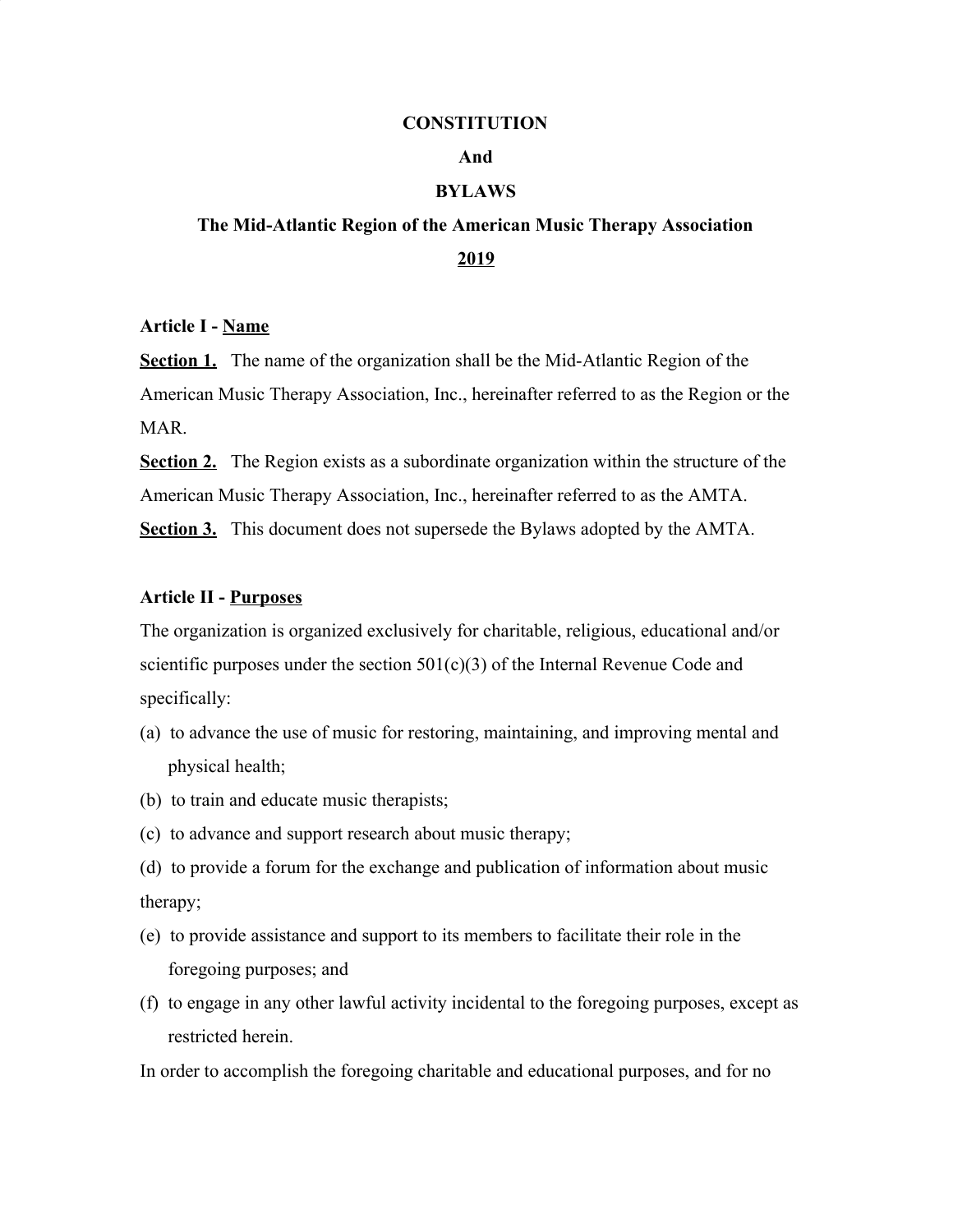other purpose or purposes, this organization shall also have the power to:

(a) sue and be sued;

(b) make contracts;

- (c) receive property by devise or bequest, subject to the laws regulating the transfer of property by will, and otherwise acquire and hold all property, real or personal including shares of stock, bonds, and securities of corporations;
- (d) act as trustee under any trust whose objectives are related to the principal objects of the corporation, and to receive, hold, administer, and expend funds and property subject to such trust;
- (e) convey, exchange, lease, mortgage, encumber, transfer upon trust or otherwise dispose of all property, real or personal;
- (f) borrow money, contract debts and issue bonds, notes, and debentures, and secure the payment of any performance of its obligations; and
- (g) do all other acts necessary or expedient for the administration of the affairs and attainment of the purposes of this organization; provided, however, that this organization shall not, except to an insubstantial degree, engage in any activities or exercise any powers that are not in furtherance of the primary purposes of this organization.

# **Article III - Membership**

**Section 1.** Types of membership in the Region shall correspond to membership categories of AMTA.

**Section 2.** Membership privileges and responsibilities shall be specified in the Bylaws.

## **Article IV - Officers**

**<u>Section 1.</u>** The officers of the Region shall be elected and appointed. The authority and duties of each officer shall be as defined in the Bylaws. The methods of the election and appointment, and terms of office, shall be specified in the Bylaws.

**Section 2.** The elected officers of the Region shall be a President, President-Elect, Vice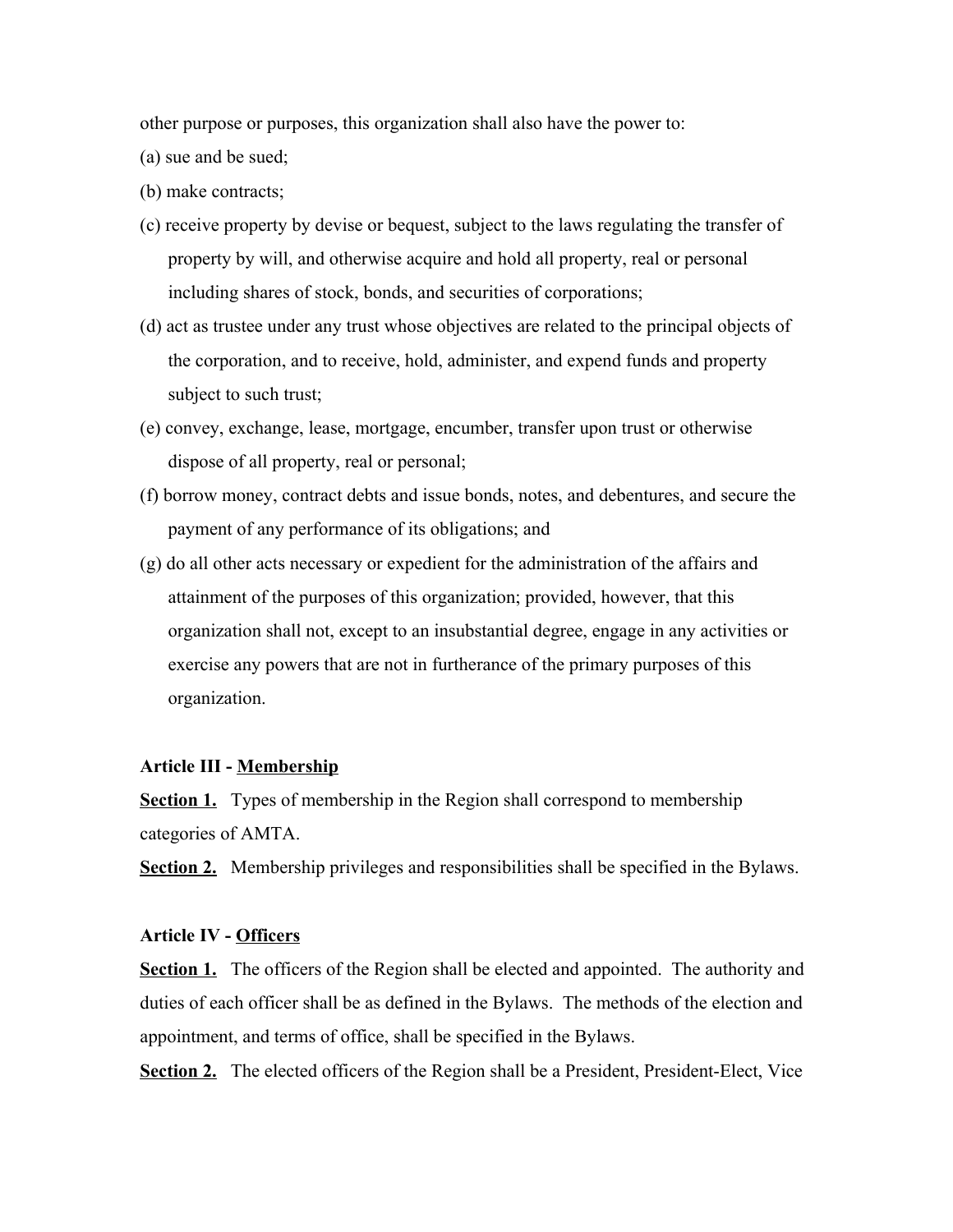President for Conference Planning, Vice President-Elect for Conference Planning, Vice President for Membership, Immediate Past-President, Treasurer, Treasurer-Elect, Government Relations Chair, Government Relations Chair-Elect, Public Relations Chair. **Section 3.** The officers elected by the Mid-Atlantic Region Association of Music Therapy Students, hereinafter referred to as MARAMTS, shall be the Student Affairs Advisor and the Student Representative. The officer elected by the Assembly Delegates and Alternates shall be the Assembly Chair.

**Section 4.** The appointed officers of the Region shall be the Parliamentarian, Assembly Chair, Recording Secretary, Editor of the official regional publication (hereinafter referred to as the Editor), Historian, Archivist and Continuing Education Coordinator.

## **Article V - Executive Board**

**Section 1.** There shall be an Executive Board consisting of thirteen (13) voting members: President, President-Elect, Vice President for Conference Planning, Vice President-Elect for Conference Planning, Vice President for Membership, Immediate Past-President, Treasurer, Treasurer-Elect, Student Affairs Advisor (elected by MARAMTS), Government Relations Chair, Government Relations Chair-Elect, Public Relations Chair, and Student Representative (elected by MARAMTS). The Parliamentarian, Recording Secretary, Editor, Historian, Archivist, Assembly Chair, and Continuing Education Coordinator shall be ex-officio members without the right to vote.

**Section 2.** The Executive Board shall have the power to transact the general business of the Region and shall be responsible for the management and control of its funds. The Executive Board shall review and approve a budget for the forthcoming fiscal year at the Executive Board meeting at the annual conference.

#### **Article VI - National Assembly of Delegates**

Delegates and Alternate Delegates to the Assembly of the AMTA shall be elected by the Region. The number of Delegates is determined by directive of the AMTA Board of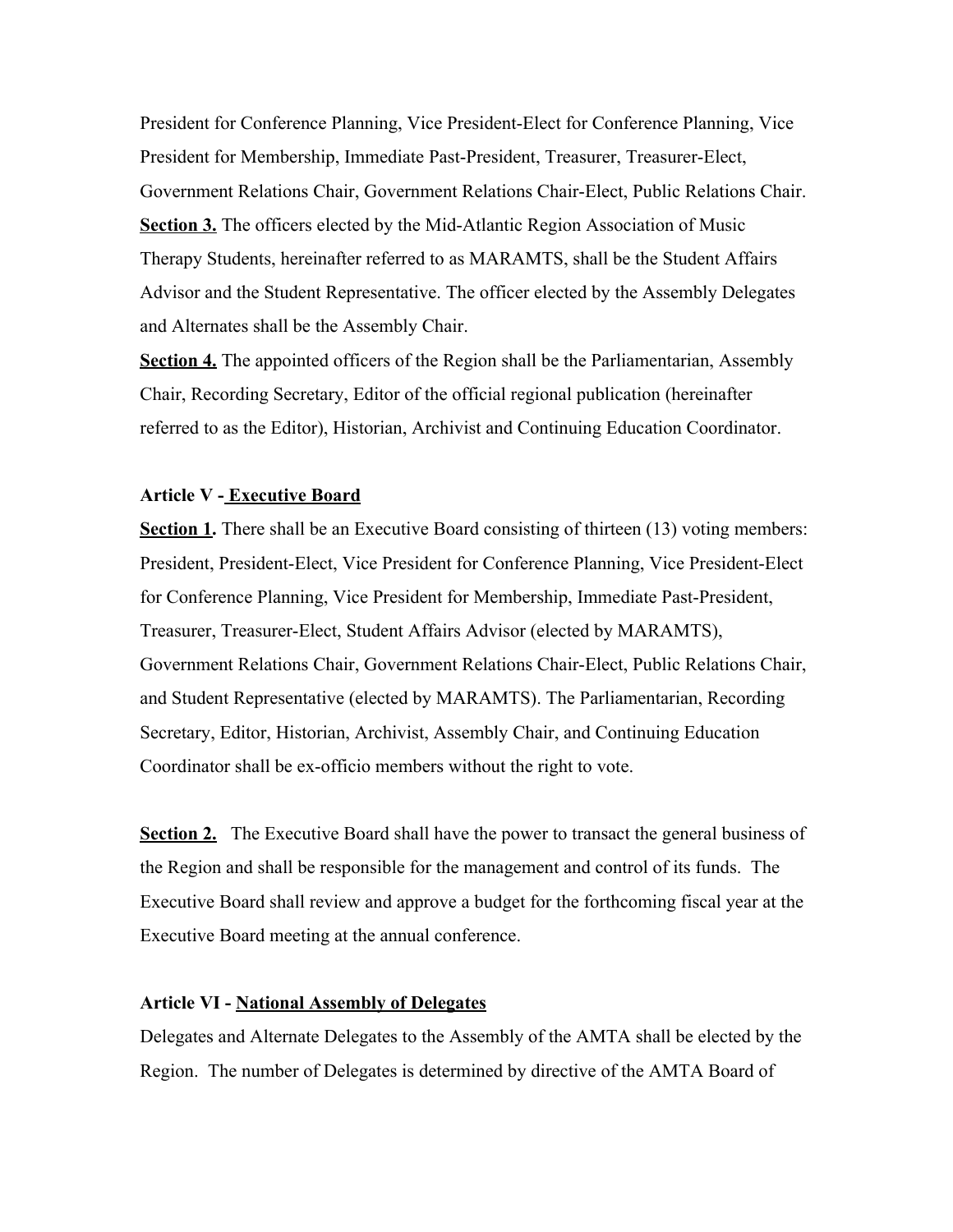Directors. Their election and terms of office shall be specified in the Bylaws.

# **Article VII - Representatives to National Standing Committees and Judicial Review Board**

**Section 1.** A representative shall be appointed to each of the National Standing Committees and the Judicial Review Board.

**Section 2.** The manner in which these committee and board representatives are selected shall be specified in the Bylaws.

# **Article VIII - Regional Councils and Committees**

**Section 1.** There shall be two standing councils: The National Services Council, and The Regional Conference Council. Members to these councils shall be appointed by the President, with approval of the Executive Board, unless it is already a duty of an elected or appointed position. All council members shall perform such duties as specified in the Bylaws.

**<u>Section 2.</u>** The National Services Council shall be chaired by the Immediate Past-President and include regional representatives to the AMTA standing committees, regional members who sit as members of the AMTA Board of Directors, and the regional representative to the Judicial Review Board.

**Section 3.** The Regional Conference Council shall be chaired by the Vice President for Conference Planning and shall include the Vice President-Elect for Conference Planning, the Regional Event Planner, the Exhibits Coordinator, the Local Host(s), the Continuing Education Coordinator, the Public Relations Chair, and the Vice President of MARAMTS.

**Section 4.** Members of the Cultural Humility, Accessibility, Diversity, and Inclusion (CHADI) Committee, Finance Committee, Government Relations Committee, Historical Preservation Committee, Nominating Committee, Public Relations Committee, Regional Ad Hoc Committees, and Research Committee shall be appointed by the President with Executive Board approval. The Cultural Humility, Accessibility, Diversity, and Inclusion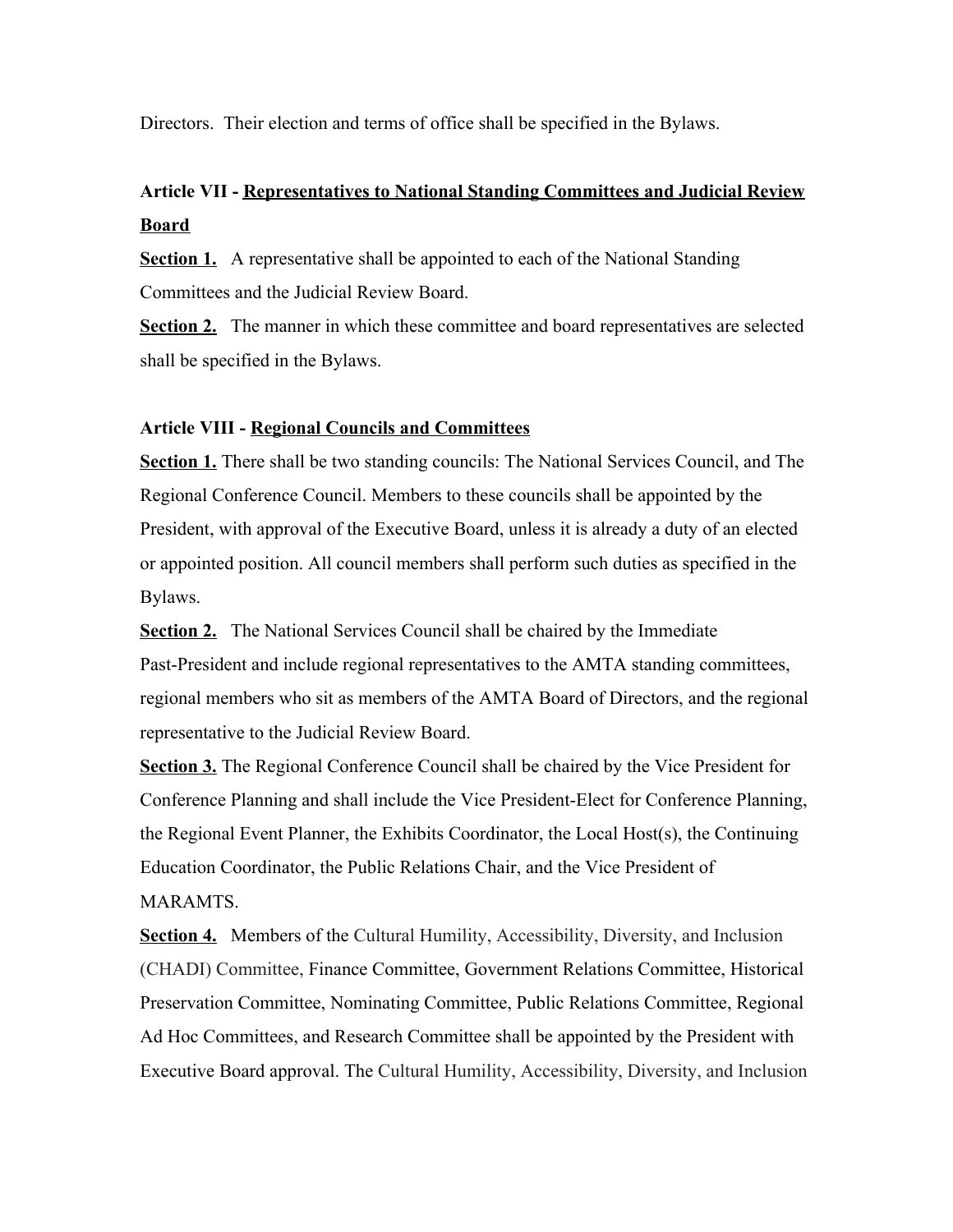(CHADI) Committee, Finance Committee, Government Relations Committee, Historical Preservation Committee, Nominating Committee, Public Relations Committee, and Research Committee shall perform such duties as specified in the Bylaws. The regional ad hoc committees shall perform such duties as authorized by the Executive Board.

# **Article IX - Special Interest Groups and State Associations**

Members of the Region may petition the Executive Board to approve the formation of Special Interest Groups or State Associations of the MAR. The Executive Board, in turn, may approve such Special Interest Groups or State Associations, in accordance with procedures specified in the Bylaws.

# **Article X - Meetings**

**Section 1.** An annual regional conference shall be held. The location and date shall be determined by the Executive Board. Business meetings, including all voting meetings shall be held before the final day of the annual regional conference to ensure maximum participation.

**Section 2.** Notice of all regional business meetings shall be provided to members entitled to vote not less than 10 nor more than 60 days prior to the meeting.

**Section 3.** A membership meeting of the Region shall be called at the National Conference. The President shall coordinate with the AMTA Vice President to ensure meeting is scheduled.

**Section 4.** Additional meetings of the Region shall be called by the President, if requested by seven (7) members of the Executive Board or upon signed petition by thirty-five (35) professional members of the Region.

**Section 5.** A minimum of two (2) meetings of the Executive Board shall be held annually. The dates of these meetings shall be set as far in advance as possible and be open to all regional members in good standing. Special meetings of the Executive Board shall be called by the President or upon the joint written request of no less than seven (7) members of the Executive Board.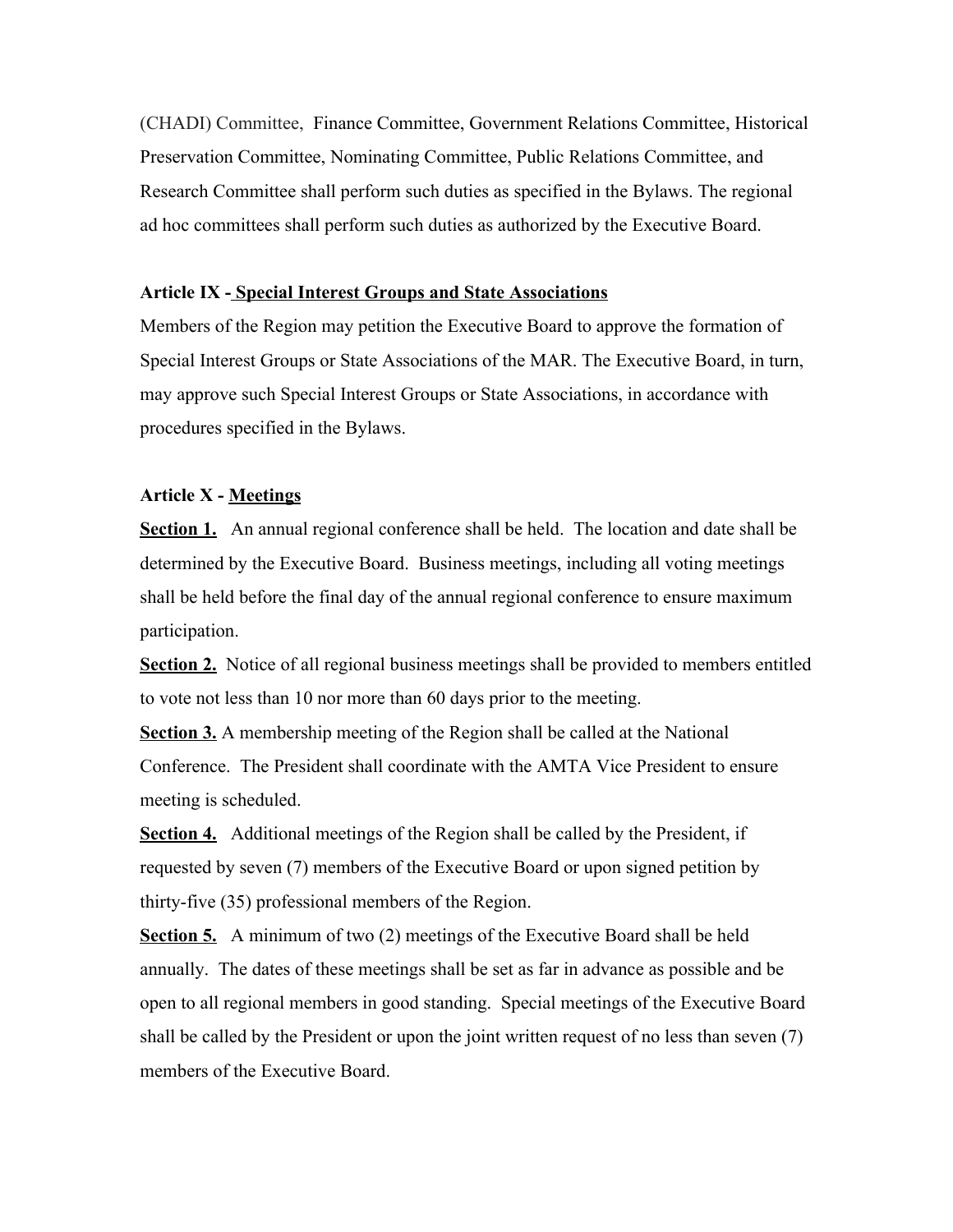#### **Article XI - Quorum**

**Section 1.** Ouorum of the Executive Board shall consist of at least six (6) elected officers of the Executive Board.

**Section 2.** Quorum of the Executive Board plus twenty-five (25) other professional members of the Region shall constitute quorum for regional business meetings. At no time shall the lack of quorum at a non-business session prevent those present from proceeding with the program of the day.

## **Article XII - Publication**

There shall be an official publication of the Region. Publication circulation shall be stated in the Bylaws.

# **Article XIII - Amendments**

**Section 1.** This Constitution may be amended at a business meeting during the regional conference by a two-thirds vote of the members present provided that there is quorum and provided that the proposed amendments have been submitted to the membership at least two weeks in advance of the meeting. If more expedient or more fiscally appropriate, a vote may be implemented if sent to all voting members with at least quorum response.

**Section 2.** Bylaws may be adopted, amended, or replaced at any business meeting of any regional conference by a two-thirds vote of the members present provided there is quorum and provided that the proposed changes are presented to the members present and submitted in writing no later than one (1) day prior to that meeting. If more expedient or more fiscally appropriate, a vote may be implemented if sent to all voting members with at least quorum response.

#### **Article XIV - Charitable Activity Restrictions**

No part of the net income of the organization shall inure to the benefit of or be distributed to its directors, officers, or other private persons, except that the organization shall be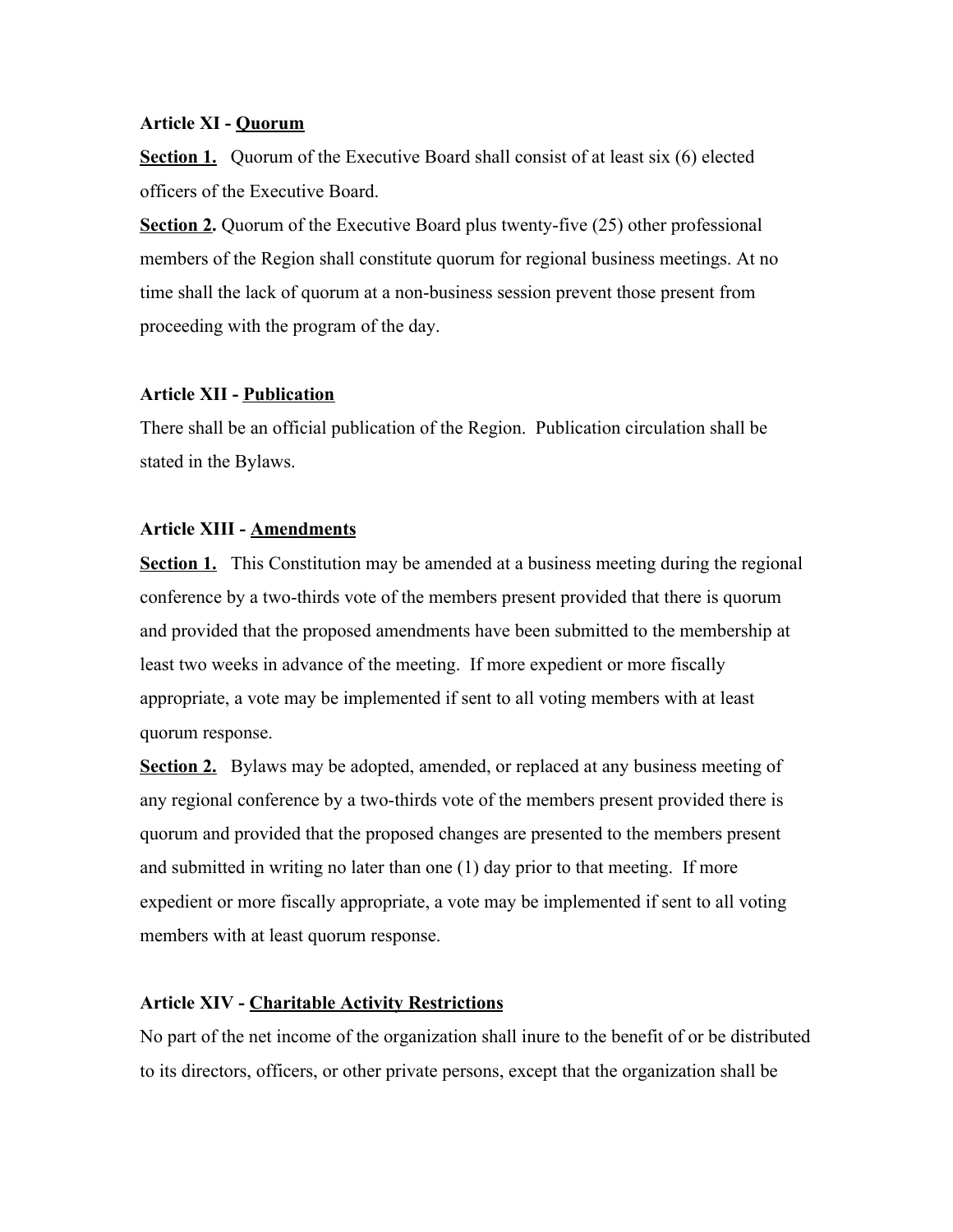authorized and empowered to pay reasonable compensation for services actually rendered and to make payments and distributions in furtherance of the purposes and objects of this organization. No substantial part of the activities of the organization shall be the carrying of propaganda or otherwise attempting to influence legislation, and the organization shall not participate in or intervene in any political campaign on behalf of any candidate for public office. Notwithstanding any other provisions set forth in this Constitution, at any time during which it is deemed a private foundation, the organization shall not engage in any act of self-dealing as defined in Section 4941(d) of the Internal Revenue Code of 1986 or corresponding provisions of any subsequent federal tax laws; the organization shall distribute its income for each taxable year at such time and in such manner as not to become subject to the tax on undistributed income imposed by Section 4942 of the Internal Revenue Code of 1986 or corresponding provisions of any subsequent federal tax laws; the organization shall not own any excess business holdings that would subject it to tax under Section 4943 of the Internal Revenue Code of 1986 or corresponding provisions of any subsequent federal tax laws; the organization shall not make any investments in such manner as to subject the organization to the tax imposed by Section 4944 of the Internal Revenue Code of 1986 or corresponding provisions of any subsequent federal tax laws; and the organization shall not make any taxable expenditures as defined in Section 4945(d) of the Internal Revenue Code of 1986 or corresponding provisions of any subsequent federal tax laws. Notwithstanding any other provisions of this Constitution, the organization shall not conduct or carry on any activities not permitted to be conducted or carried on by an organization exempt from tax under Section 501(c)(3) of the Internal Revenue Code of 1986 or corresponding provisions of any subsequent federal tax laws, or by an organization contributions to which are to be deductible under Section  $170(c)(2)$  of such Code, or corresponding provisions of any subsequent federal tax laws.

#### **Article XV - Dissolution**

Upon the dissolution of the organization or the winding up of its affairs, the assets of the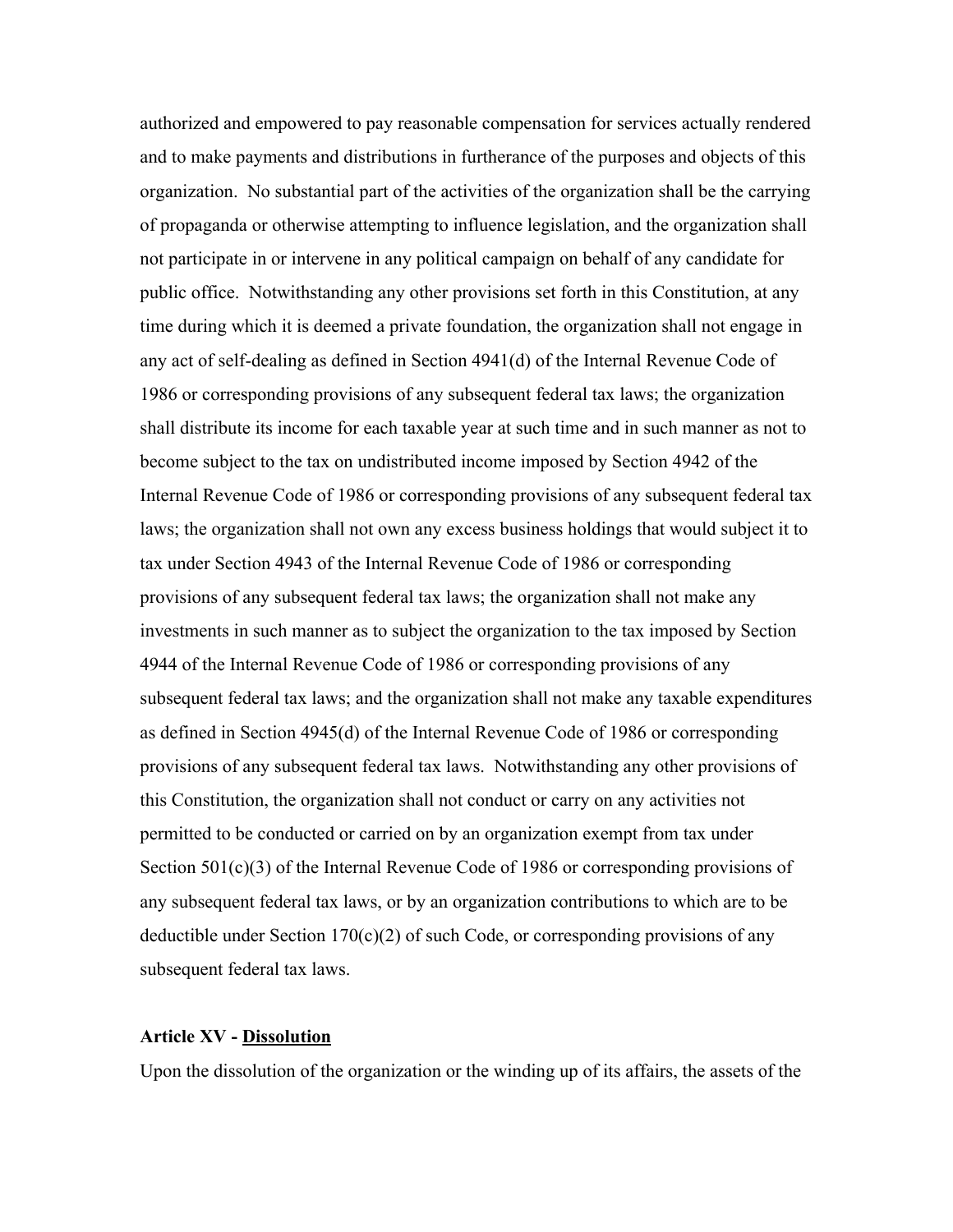organization shall be distributed exclusively for charitable or educational purposes within the meaning of section  $501(c)(3)$  of the Internal revenue code. Organizations having purposes similar to those of this organization shall be preferred.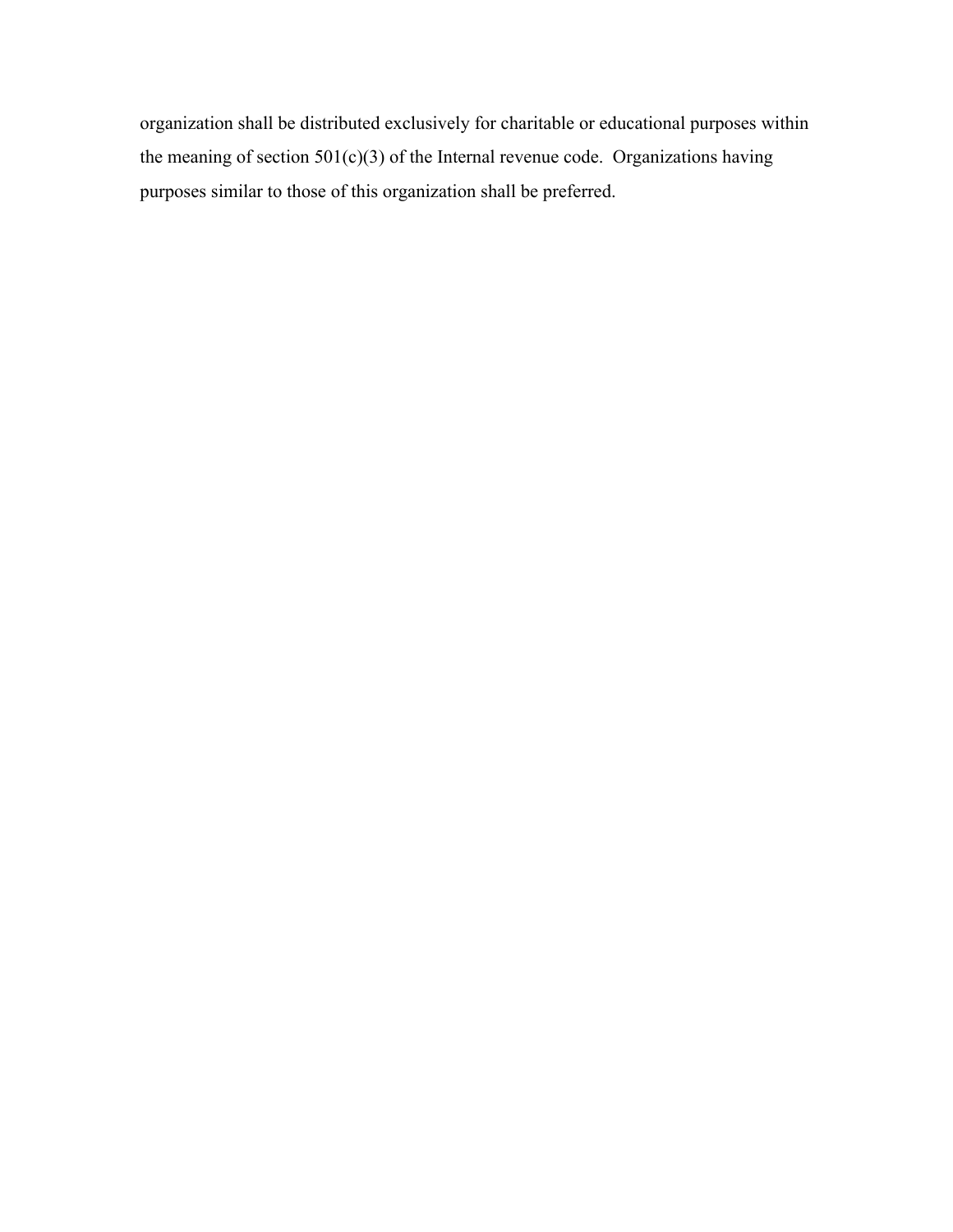#### **BYLAWS**

#### **Article I - Membership**

**Section 1.** Membership shall be open to all persons and organizations who hold any type of membership in the American Music Therapy Association, and who are residents, employees, students, or organizations in New York, Pennsylvania, New Jersey, Maryland, Delaware, Virginia, West Virginia, or the District of Columbia.

**Section 2.** Such membership shall provide the privileges of participation in the activities of the Region and of receiving the official regional publication and all other publications of the Region.

**Section 3.** Only professional members in good standing, student members who have been professional members but have returned to graduate school and student status, retired professional members and Honorary Life Members who are eligible for professional membership may hold office or vote.

**Section 4.** Student members in good standing shall have the right to participate in the activities of the Region, to receive the official regional publication, or other publications of the Region, and to hold the office of Student Representative to the Executive Board. **Section 5.** All other members in good standing, except those delineated in Sections 3 and 4, shall have the right to participate in the activities of the Region, and to receive the official regional publication, or other publications of the Region.

## **Article II - Dues**

**Section 1.** All members are required to pay dues to the AMTA and the Region concurrently. Any member in good standing in another Region coming into Mid-Atlantic Region will be accepted in good standing for the duration of the fiscal year. Any AMTA Honorary Life Member living in the MAR shall be extended an Honorary Life Membership in the MAR.

**Section 2.** The membership year shall begin January 1 and end December 31.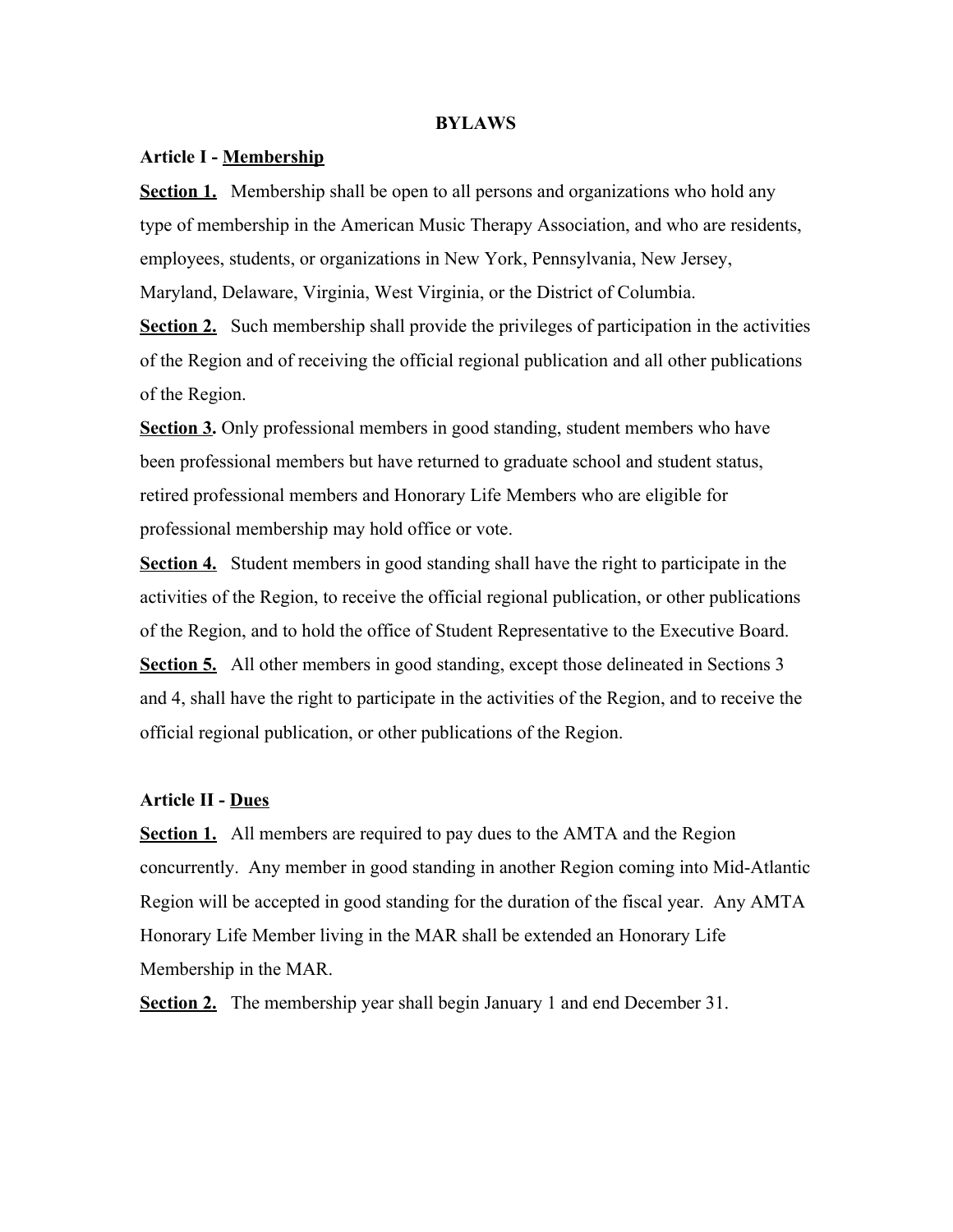#### **Article III - Duties of Elected Officers**

**Section 1.** The President shall: preside at all meetings of the Region; call and preside at all meetings of the Executive Board; be ex officio member of all committees except the Nominating Committee; be a representative to the Assembly of Delegates; make all designated appointments subject to the approval of the Executive Board; perform all other duties commensurate with the stated purpose of the organization; communicate with, advise, and guide corresponding student officer; mentor the elect position for the duties stated above; establish and/or maintain a handbook outlining job responsibilities; and submit an annual written report at the regional conference.

**Section 2.** The President-Elect shall: assist the President as requested; study the duties of the President in order to be prepared at the appropriate time to take over the responsibilities of this office; assume all duties of the President in case of resignation or removal of the President; attend Regional Executive Board meetings; be a representative to the Assembly of Delegates; seek input, lead on-going study and propose changes in the Constitution and Bylaws as may be deemed necessary; oversee long-range planning; serve as a member of the Nominating Committee; serve as a member of the Finance Committee; ensure that all new officers and appointees receive their handbooks outlining job responsibilities; maintain on computer all officer handbooks; update the handbooks on a yearly basis following the Fall Executive Board meeting with input from officers and the Executive Board; present the updated handbooks to the officers and Executive Board on a yearly basis at the annual Spring conference; establish and/or maintain communication with the Editor(s) of the official regional publication on a quarterly basis; establish and/or maintain a handbook outlining job responsibilities; submit an annual written report at the regional conference; serve as a liaison between state associations and the MAR board to facilitate communication between the states and the MAR; and carry out such other duties as may be assigned by the President or the Executive Board. **Section 3.** The Vice President for Conference Planning shall: assume the duties of the President in case of absence of both the President and President-Elect; succeed to the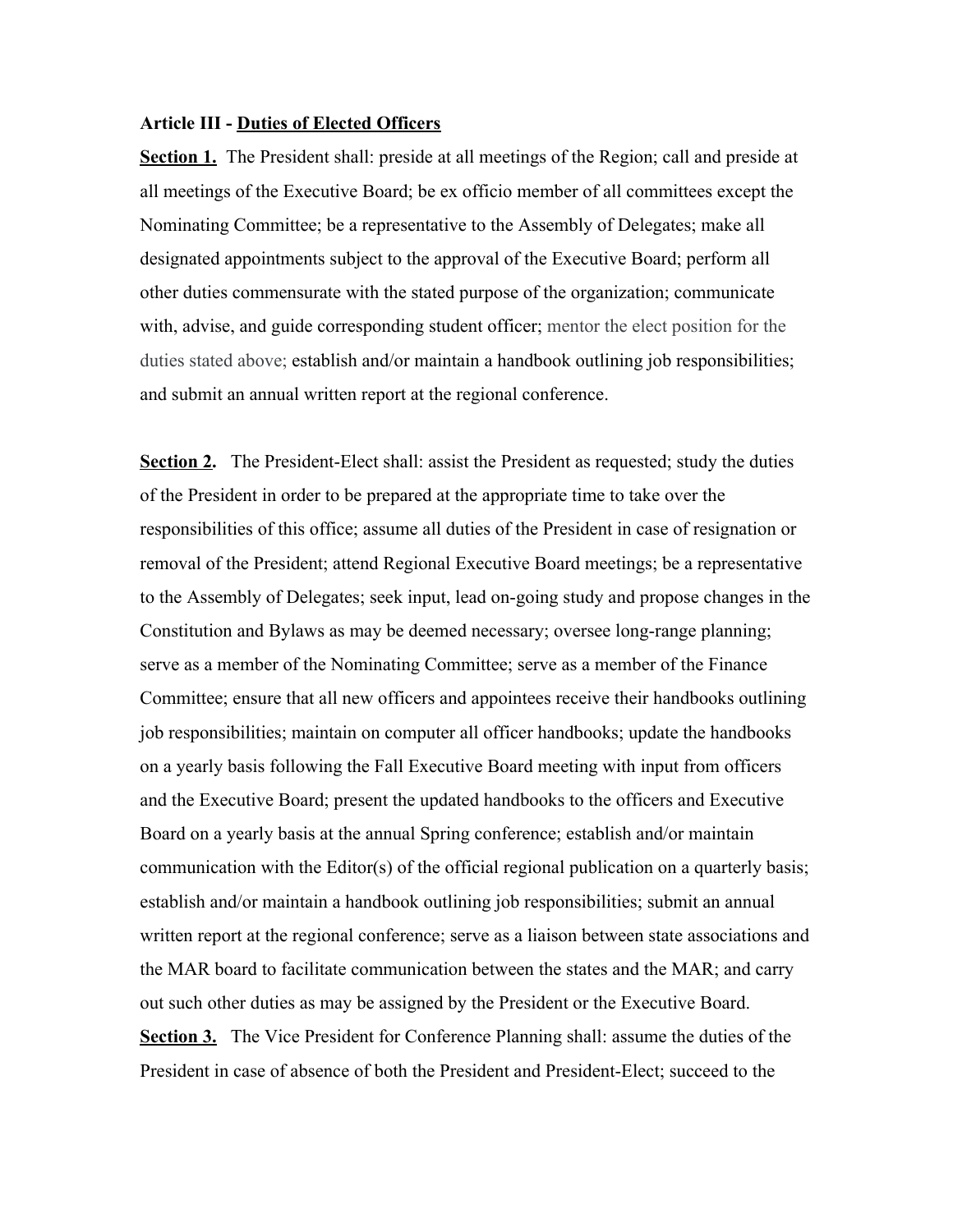Presidency in case of the resignation of both the President and President-Elect; attend Regional Executive Board meetings; chair the Conference Council; serve as Program Chair, taking complete charge of program planning for the annual regional conference and conferring on all details of management with any committees appointed to arrange for conference programs; develop and send out conference publicity; work with the Regional Event Planner, the Local Host(s), the Continuing Education Coordinator, and the Exhibits Coordinator, and the Vice President of the MARAMTS; mentor the elect position for the duties stated above; establish and/or maintain a handbook outlining job responsibilities; submit an annual report at the regional conference; and carry out such other duties as may be assigned by the President or the Executive Board.

**Section 4.** The Vice President for Membership shall: succeed to the presidency in case of the resignation of the President, President-Elect, and the Vice President for Conference Planning; chair the Regional Services Council; serve as regional representative to the Membership Committee of the AMTA; maintain official statistical records of the membership for the Mid-Atlantic Region; correspond with members on related matters; correspond with the national Director of Membership Services to facilitate the transmission of information to the regional members; coordinate professional scholarships; highlight membership contributions; coordinate emergency crisis response efforts; attend Regional Executive Board meetings; establish and/or maintain a handbook outlining job responsibilities; submit an annual written report at the regional conference; and carry out such other duties as may be assigned by the President or the Executive Board.

**Section 5.** The Immediate Past President shall: endeavor to effect a smooth transition of power by assisting and advising the new President as necessary; chair the National Services Council; chair the Nominating Committee appointed by the President; present the slate of nominees to the membership; facilitate the election of the Assembly Chair; attend Regional Executive Board meetings; serve as a member of the Assembly of Delegates; serve as a member of a Constitution and Bylaws Revision Committee; serve as a member of the Historical Preservation Committee; establish and/or maintain a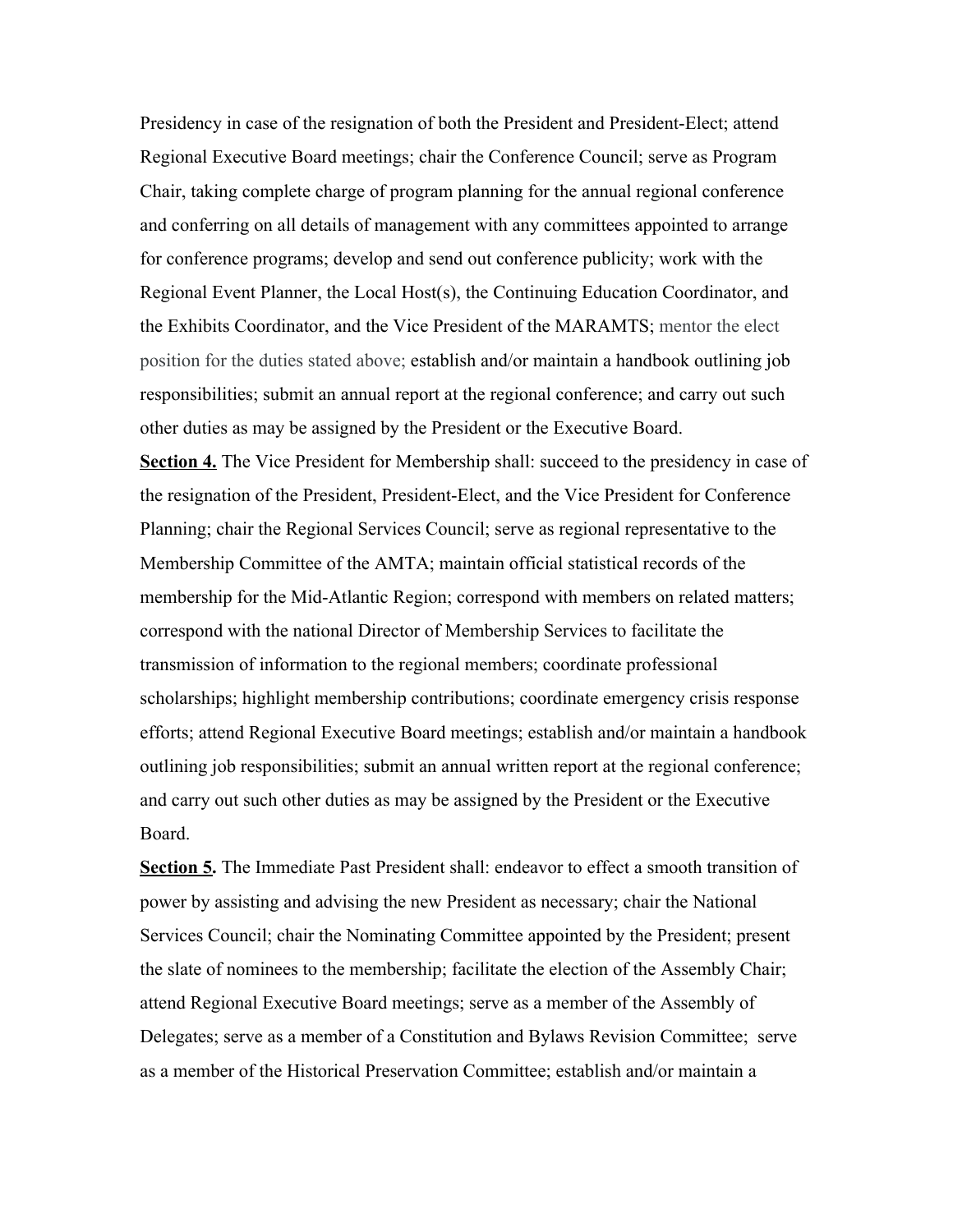handbook outlining job responsibilities; submit an annual written report at the regional conference; and carry out such other duties as may be assigned by the President or the Executive Board.

**Section 6.** The Vice President-Elect for Conference Planning shall: study the duties of the Vice President for Conference Planning in order to be prepared at the appropriate time to take over the responsibilities of the office; assist the Vice President for Conference Planning as requested; maintain communication with the Vice President for Conference Planning; attend Regional Executive Board meetings and regional conferences during their term of office; maintain handbooks that outline the duties of the regional conference local host committee; establish and/or maintain a handbook outlining job responsibilities; and carry out such other duties as may be assigned by the President or the Executive Board.

**Section 7.** The Treasurer shall: pay all bills authorized by the Executive Board and issue reimbursement within 30 days of receipt of the request; keep an itemized account of all receipts and disbursements; present a financial report to the Executive Board regularly; publish the financial report in the regional publication; provide AMTA with financial information necessary to complete tax filing as requested by AMTA; chair the Finance Committee appointed by the President; attend Regional Executive Board meetings; communicate with, advise, and guide the corresponding student officer; mentor the elect position for the duties stated above; establish and/or maintain a handbook outlining job responsibilities; submit an annual written report at the regional conference; and carry out such other duties as may be assigned by the President or the Executive Board.

**Section 8.** The Treasurer-Elect shall: study the duties of the Treasurer in order to be prepared at the appropriate time to take over the responsibilities of the office; assist the Treasurer as requested; maintain communication with the Treasurer; serve as Conference Treasurer for conferences of the Region; assume all duties of the Treasurer in case of resignation or removal of the Treasurer; attend Regional Executive Board meetings and conferences of the Region during their term of office; serve as a member of the Finance Committee; establish and/or maintain a handbook outlining job responsibilities; and carry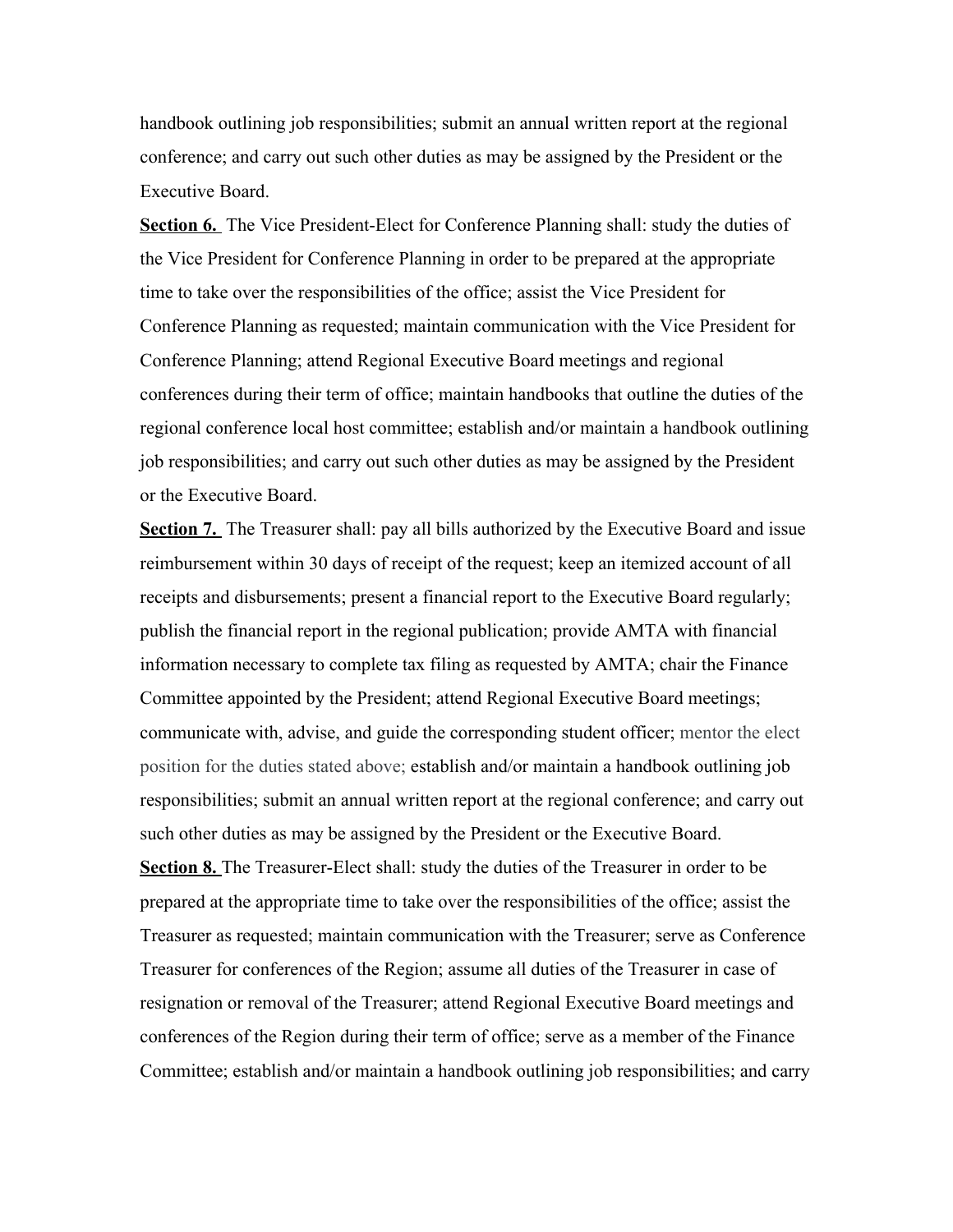out such other duties as may be assigned by the President or the Executive Board. **Section 9.** The Public Relations Chair shall: coordinate regional public relations efforts; maintain the Regional website in collaboration with the webmaster; maintain social media outlets; facilitate communication between the webmaster the the Executive Board; serve as regional representative to the Workforce Development and Retention Committee of AMTA; attend Regional Executive Board meetings; request that the President appoint Public Relations Committee members, as needed, to assist in developing and maintaining public relations efforts across the region; maintain regular communication with Public Relations Committee to assist them in fulfilling their duties as outlined in Article IX, Section 3, of the Bylaws; establish and/or maintain a handbook outlining job responsibilities; submit an annual, written report at the regional conference; and carry out such other duties as may be assigned by the President and Executive Board.

**Section 10.** The Government Relations Chair shall: serve as regional representative to the Government Relations Committee of AMTA; coordinate state efforts in implementing the AMTA/CBMT State Recognition Operational Plan within the MAR; submit to the President proposed state task force chairs for Board appointment to state task forces (for areas specified in Article V, Section 2 of the Bylaws); direct and assist the State Task Forces in advocating change in public policy conducive to the practice of music therapy; assist State Task Forces in facilitating communication among music therapists in their states; direct issues and concerns from the membership, and/or the State Task Forces, to the Executive Board and the appropriate committees; maintain regular communication with AMTA and CBMT in order to work collaboratively in implementing the State Recognition Operational Plan within the MAR**;** attend Regional Executive Board meetings; communicate with, advise, and guide the corresponding student officer; mentor the elect position for the duties stated above; establish and/or maintain a handbook outlining job responsibilities; submit an annual written report at the regional conference; and carry out such other duties as may be assigned by the President or the Executive Board.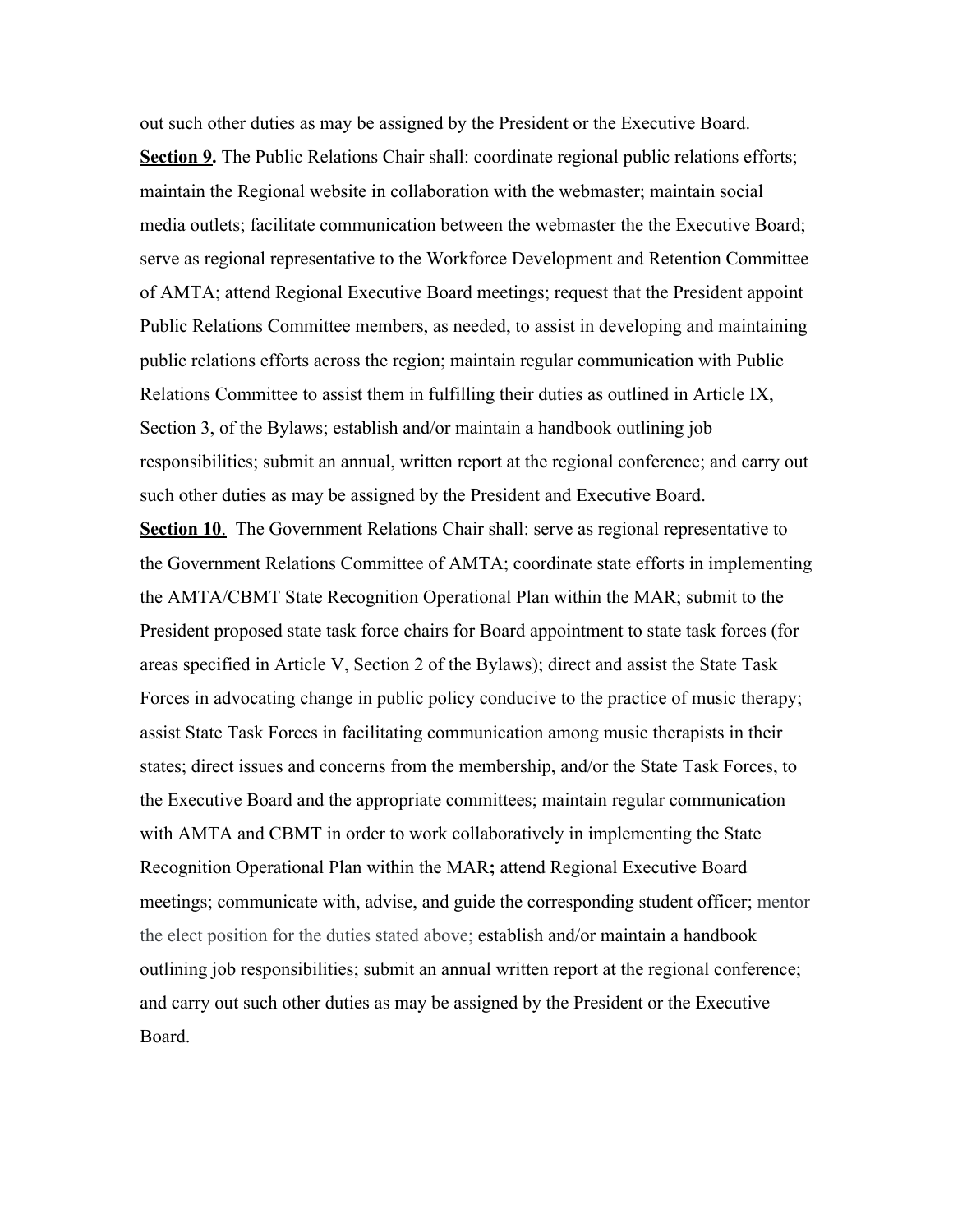**Section 11.** The Government Relations Chair-Elect shall: study the duties of the Government Relations Chair in order to be prepared at the appropriate time to take over the responsibilities of the office; assist the Government Relations Chair as requested; maintain communication with the Government Relations Chair; assume all duties of the Government Relations Chair in case of resignation or removal of the Government Relations Chair; attend Regional Executive Board meetings during their term of office; participate in regional State Task Force conference calls; establish and/or maintain a handbook outlining job responsibilities; and carry out such other duties as may be assigned by the President or the Executive Board.

**Section 12.** The Student Affairs Advisor shall: serve as the regional representative to the Student Affairs Advisory Board of AMTA; attend Regional Executive Board meetings; serve as a conduit for student problems and concerns, referring to appropriate committees and officers; keep the Regional Executive Board advised of all regional and national student activities; communicate with, advise, and guide corresponding student officer; establish and/or maintain a handbook outlining job responsibilities; submit a written report at the annual regional conference; coordinate and administrate the Jenny Shinn Memorial Scholarship, the Sophomore and Junior Scholarships, and any other student scholarships/awards initiated by the MAR or MARAMTS; and carry out such other duties as may be assigned by the President or the Executive Board.

**Section 13.** The Student Representative shall: hold the current office of Vice President of MARAMTS; communicate with other music therapy students in AMTA affiliated schools; report student views and concerns to the Board; attend Regional Executive Board meetings; and carry out such other duties as may be assigned by the President or the Executive Board; and serve on the Conference Council.

## **Article IV - Duties of Appointed Officers**

**Section 1.** The Recording Secretary shall: send out meeting announcements; distribute agendas; keep minutes of all meetings of the Executive Board and the general membership; tally and record all votes in the Executive Board files, notify the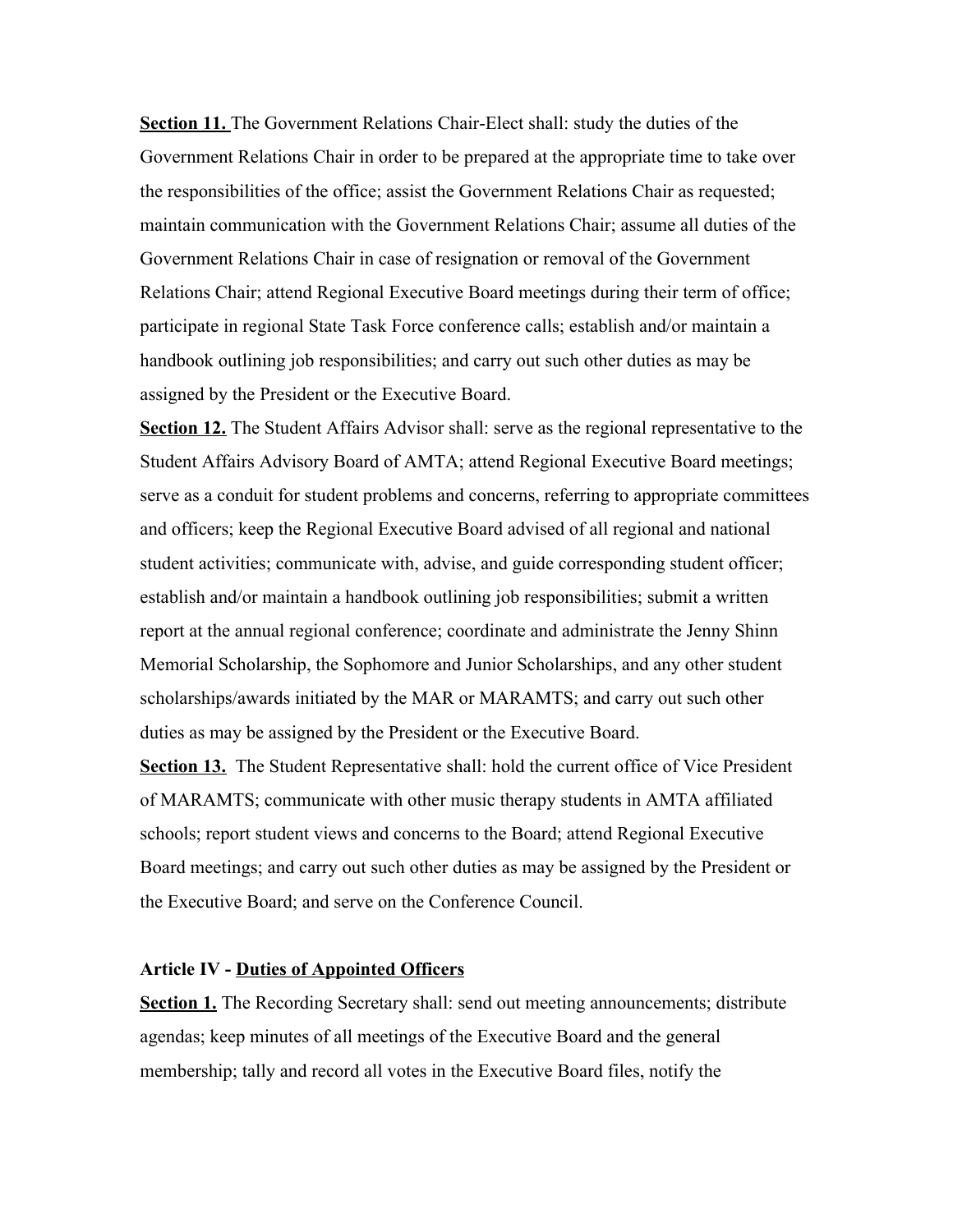President of the outcome, and include the results in their report to Board; and assure that corporate minutes are maintained. The Recording Secretary shall submit copies of all minutes to the Executive Board, the Archivist, and the webmaster for posting on the Regional website. The Recording Secretary shall also: communicate with, advise, and guide the corresponding student officer; establish and/or maintain a handbook outlining job responsibilities; and carry out such other duties as may be assigned by the President or the Executive Board.

**Section 2.** The Editor shall: oversee, format, and publish the official regional publication which shall be published quarterly pending availability of funds; and submit a report at the annual conference; attend Regional Executive Board meetings; establish and/or maintain a handbook outlining job responsibilities; and communicate with, advise and guide the corresponding student officer. The Editor shall carry out such other duties as may be assigned by the President or the Executive Board.

**Section 3.** The Assembly Chair shall: serve as a liaison among the Executive Board, Assembly Delegates and Alternates and the general membership; attend Regional Executive Board meetings; disseminate information related to issues expected to come before the Assembly to the general membership; solicit feedback from the membership on issues that are to come before the Assembly; ensure that Alternate Delegates receive a copy of any correspondence from the Speaker, including the mid-year report; submit a written report for publication in the newsletter following the annual Assembly of Delegates meeting; work with the President and the Delegates and Alternates to insure attendance and participation in Assembly meetings at each national conference; schedule periodic meetings of the regional delegation throughout the year, some to include the general membership; insure concurrent session and meeting time at the regional conference; and carry out such other duties as may be assigned by the President or the Executive Board.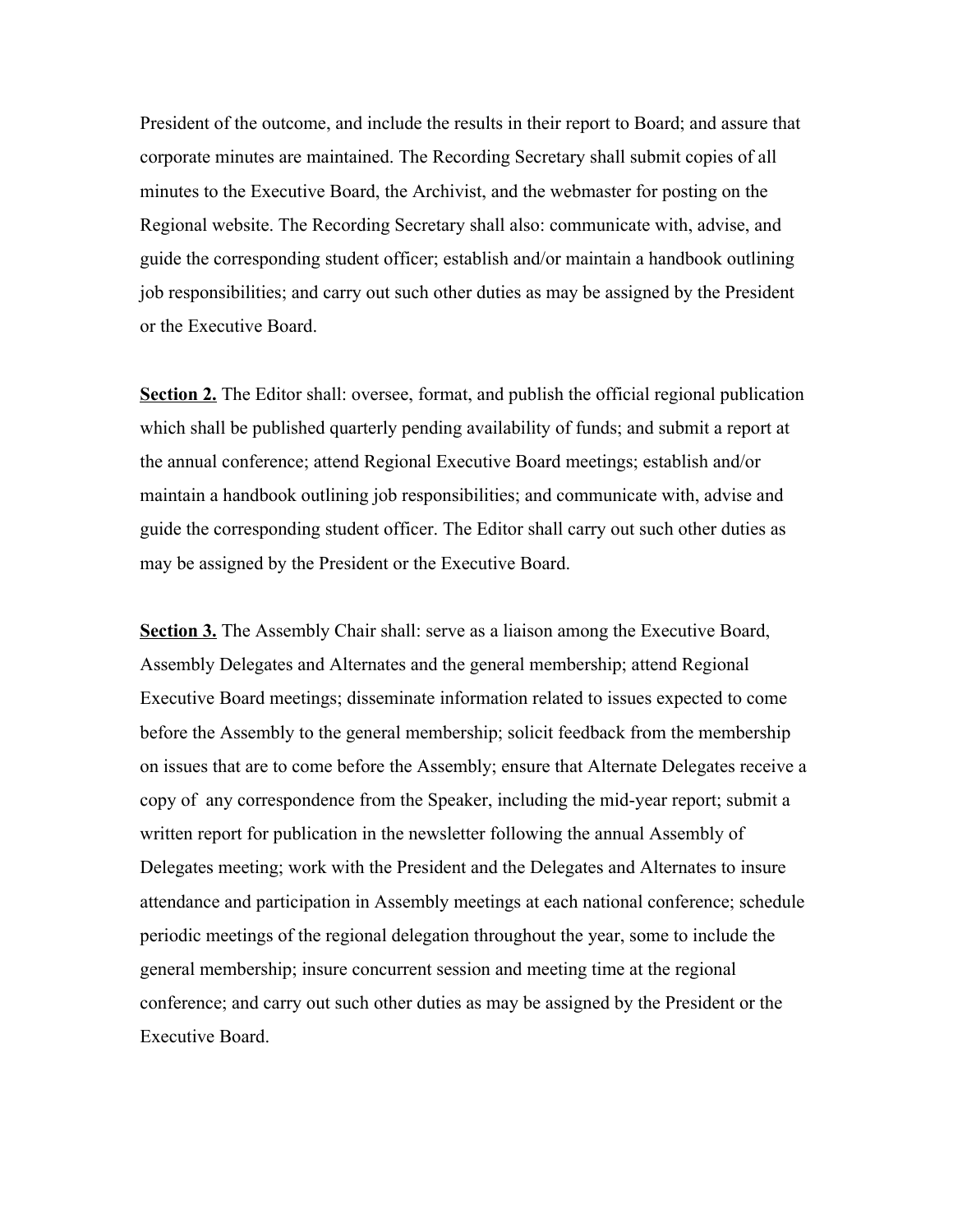**Section 4**. The Historian shall, with the Archivist, co-chair the Historical Preservation Committee; preserve and share pertinent events within the MAR; publish any findings of historical value in the regional publication; coordinate historical displays and the dissemination of historical information; establish and/or maintain a handbook outlining job responsibilities; submit an annual written report at the regional conference; and carry out such other duties as may be assigned by the President or the Executive Board. **Section 5.** The Parliamentarian shall: be knowledgeable of the MAR Constitution and By-Laws as well as Robert's Rules of Order, most recent edition; assist the MAR Executive Board in interpreting the Constitution, By-Laws and rules of order; and advise the President on the proper procedures for the conduct of Executive Board and Regional business meetings.

**Section 6.** The Archivist shall, with the Historian, co-chair the Historical Preservation Committee; maintain the regional Archives, including identifying best methods for maintaining, storing, and (when appropriate) digitizing various types of documents and artifacts; forward appropriate items to the AMTA Archivist for permanent preservation in the AMTA Archives; establish and/or maintain a handbook outlining job responsibilities; submit an annual written report at the regional conference; and carry out such other duties as may be assigned by the President or the Executive Board.

**Section 7:** The Continuing Education Coordinator shall: coordinate regional continuing education events; assure that the region remains in good standing as an approved continuing education provider according to the policies of CBMT and any other regulatory bodies; serve as regional representative to the Continuing Education Committee of AMTA; attend Regional Executive Board meetings; establish and/or maintain a handbook outlining job responsibilities; submit an annual, written report at the regional conference; and carry out such other duties as may be assigned by the President and Executive Board.

# **Article V - Appointed Positions**

Appointed positions shall consist of the following: Public Relations Representatives,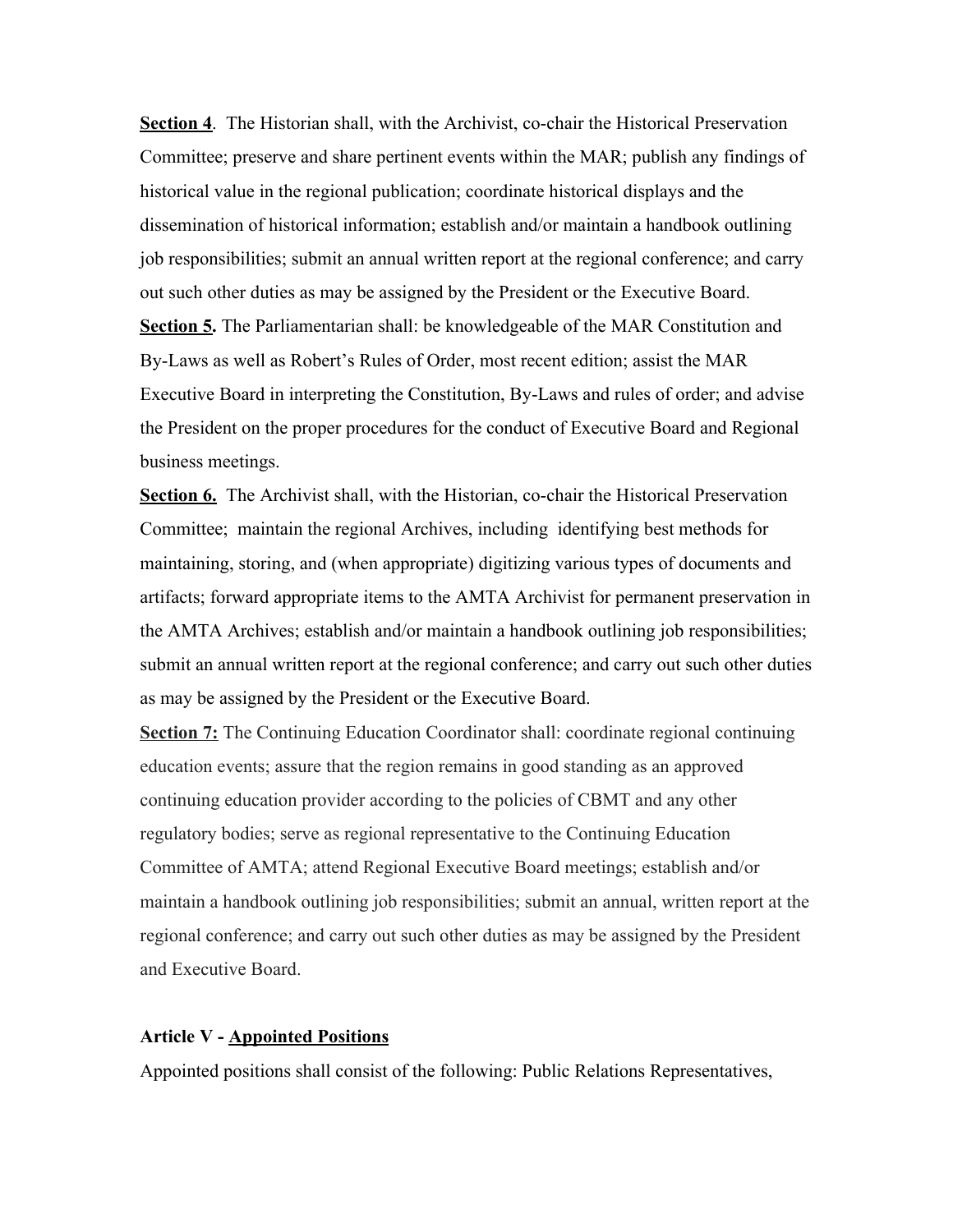Members of the MAR Government Relations Committee, Continuing Education Coordinator, Regional Event Planner, and Assistant Editor, should one be needed. Specific duties of each position shall be defined and assigned by the President and/or the Executive Board. The Region will maintain handbooks delineating the current duties of each appointed position.

#### **Article VI - Elections, Terms of Office, and Vacancies**

**Section 1.** A Nominating Committee consisting of the Immediate Past President, who will serve as chair, and five (5) professional regional members representing five (5) different areas of the Region shall be appointed by the President with the approval of the Executive Board

**Section 2.** The Nominating Committee shall draw up a slate of consenting candidates for each elective office to be presented, along with respective biographical information, to the general membership at the annual regional conference or via special election procedures as specified in the Bylaws, Article VI, Section 5. The Committee shall make every attempt to present at least two (2) candidates for each elective office. They shall also draw up a slate of at least twice as many nominees as there are designated positions for the Assembly of Delegates. Additional nominees of consenting candidates for elective offices shall be accepted from the floor at the annual regional conference or via special election procedures as specified in the Bylaws, Article VI, Section 5.

**Section 3.** All elections shall be held by secret ballot. For regular elections, ballots will be distributed no later than two (2) weeks following the conclusion of the annual regional conference. All nominees shall be listed on the Region's website with accompanying biographical information. For each office, the nominee receiving the greater or greatest number of votes shall be considered elected. In the event that this greater or greatest number is a tie, the members of the outgoing Executive Board shall cast a deciding vote. This shall apply to tie votes for the Assembly only when the tie would result in (a) one candidate serving on the Assembly and the other serving as an Alternate; or (b) one candidate serving as an Alternate and the other not being included as an Alternate. Ties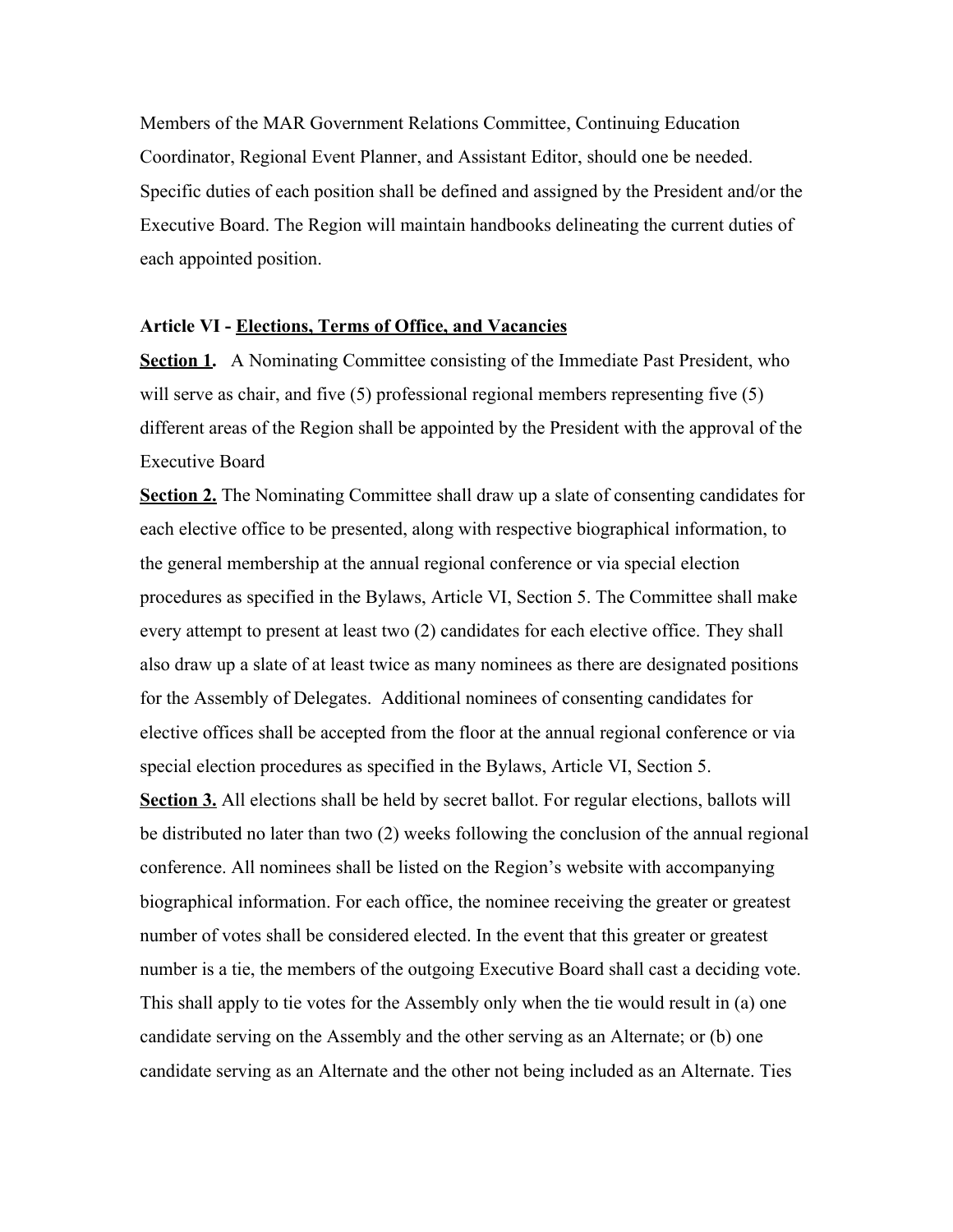within the list of Alternates shall be ranked and called at the discretion of the President. The Chair of the Nominating Committee shall present the results for publication in the first edition of the official regional publication following the election and shall notify AMTA of the election results.

**Section 4.** Should a vacancy occur in an elective office, which is not filled through regular succession of that office, the President shall appoint someone to fill that position until it is filled by regular or special election, as specified in the Bylaws, Article VI, Sections 2, 3, and 5.Should a vacancy occur in the Immediate Past President position, the President will appoint someone to fill that position for the remainder of the term with preference being given to former Past Presidents.

**Section 5.** A special election will be completed within four (4) months of the vacancy of an elective office, which is not filled through regular succession of that office, as specified in the Bylaws, Article VI, Section 4. In the event a special election is held between conferences of the Region*,* the nomination and election shall be conducted via electronic media as follows: The Nominating Committee will present a slate of nominees to the members. In the two (2) weeks that follow, members may nominate additional consenting candidates. Ballots will then be distributed within two (2) weeks following the end of the nomination period. When a special election is held during a regional conference, should only one nominee be identified by the end of the final business meeting of the same conference, the members present can vote for the one nominee, thereby suspending the ballot process.

**Section 6.** Votes for Assembly Delegates will be tabulated and nominees will be ranked from highest to lowest. Primary Delegates will be those receiving the highest number of votes. Alternate Delegate positions will be filled from the remaining nominees in rank order until all positions have been filled. In the event of a tie for the final Assembly position, the members shall cast a deciding vote. The Chair of the Nominating Committee shall present the results for publication in the first edition of the official regional publication following the election and shall notify AMTA of the election results. **Section 7.** All elected officers except the Treasurer, Treasurer-Elect, Student Affairs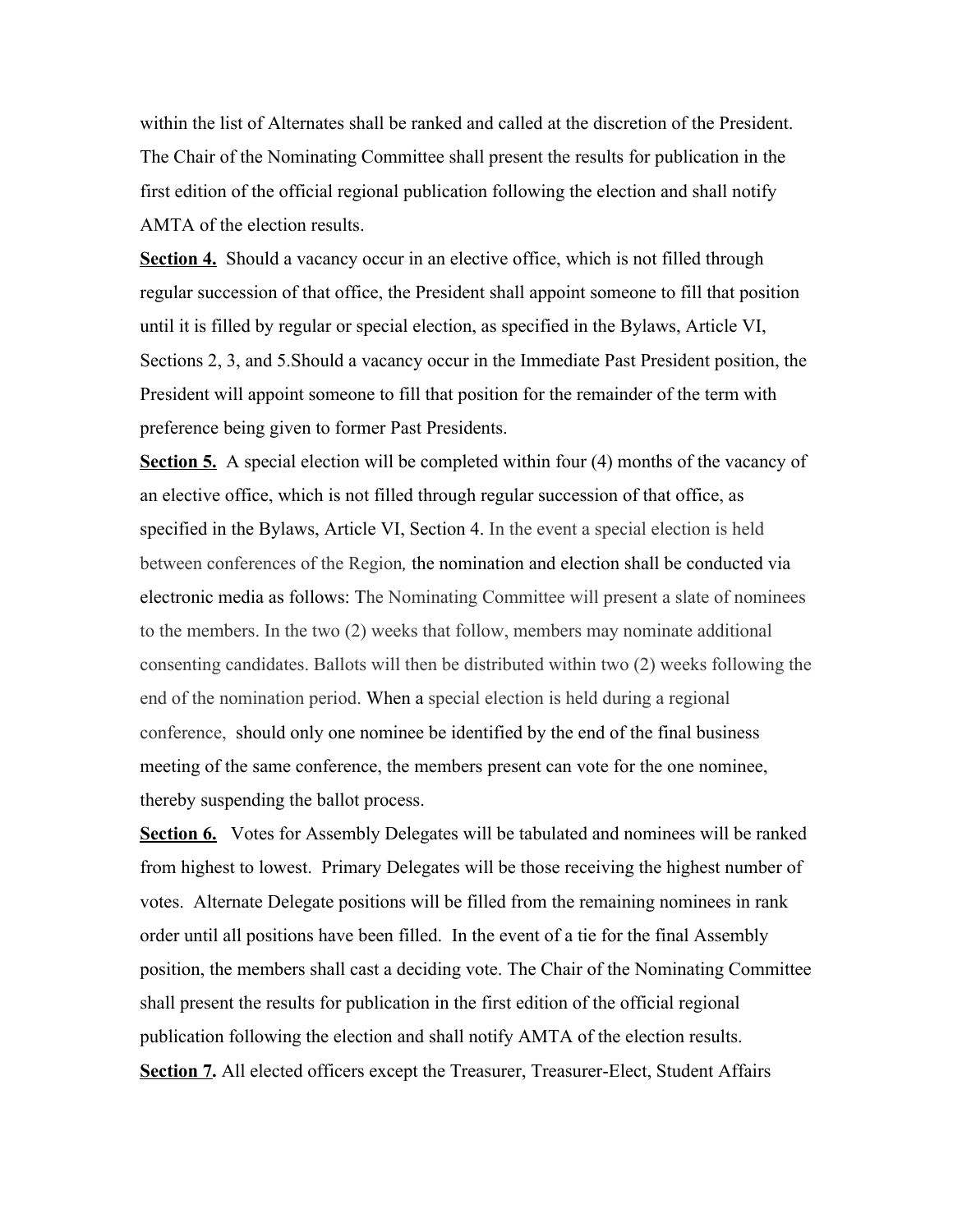Advisor and Assembly Delegates shall commence office at the conclusion of the summer transition meeting and continue for a term of two (2) years or until the next subsequent election. The incoming President shall be formally introduced at the closing session of the annual spring conference. The Treasurer's and Treasurer-Elect's terms will commence with the start of the new fiscal year following the election. The Assembly Delegates' term of office will coincide with the terms of the national officers. **Section 8.** The President and President-Elect may not hold the same office for more

than one (1) consecutive term.

**Section 9.** Removal of an officer shall be dealt with as stated in Article XIII-75, Trial of Members of Societies in Robert's Rules of Order.

#### **Article VII - Assembly of Delegates**

**Section 1.** The Regional Delegates elected to the AMTA Assembly of Delegates shall attend all business meetings of the Assembly and represent the interests of the Region. **Section 2.** Delegates and Alternates shall commit themselves to attendance at all regional business meetings, as well as regional and national conferences during their term of office. If a Delegate cannot attend a national conference, he/she shall inform the Assembly Chair at least one (1) month prior to the conference so that the Assembly Chair may ensure that an Alternate attend in the Delegate's place. The Assembly Chair may at the time of the annual Assembly of Delegates substitute an active Mid-Atlantic member for an absentee Delegate or Alternate.

**Section 3.** The Delegates and Alternates shall be elected by secret ballot as outlined in Article VI, Section 3. In odd-numbered years, the Assembly Delegates and Alternates shall elect one Delegate to serve as Assembly Chair in an email vote coordinated by the Immediate Past President within one (1) month following the annual AMTA conference. Current voting members of the Executive Board, as well as Alternate Delegates, shall be deemed ineligible to serve as Assembly Chair.

**Section 4.** The term of office for Regional Delegates shall be two (2) years.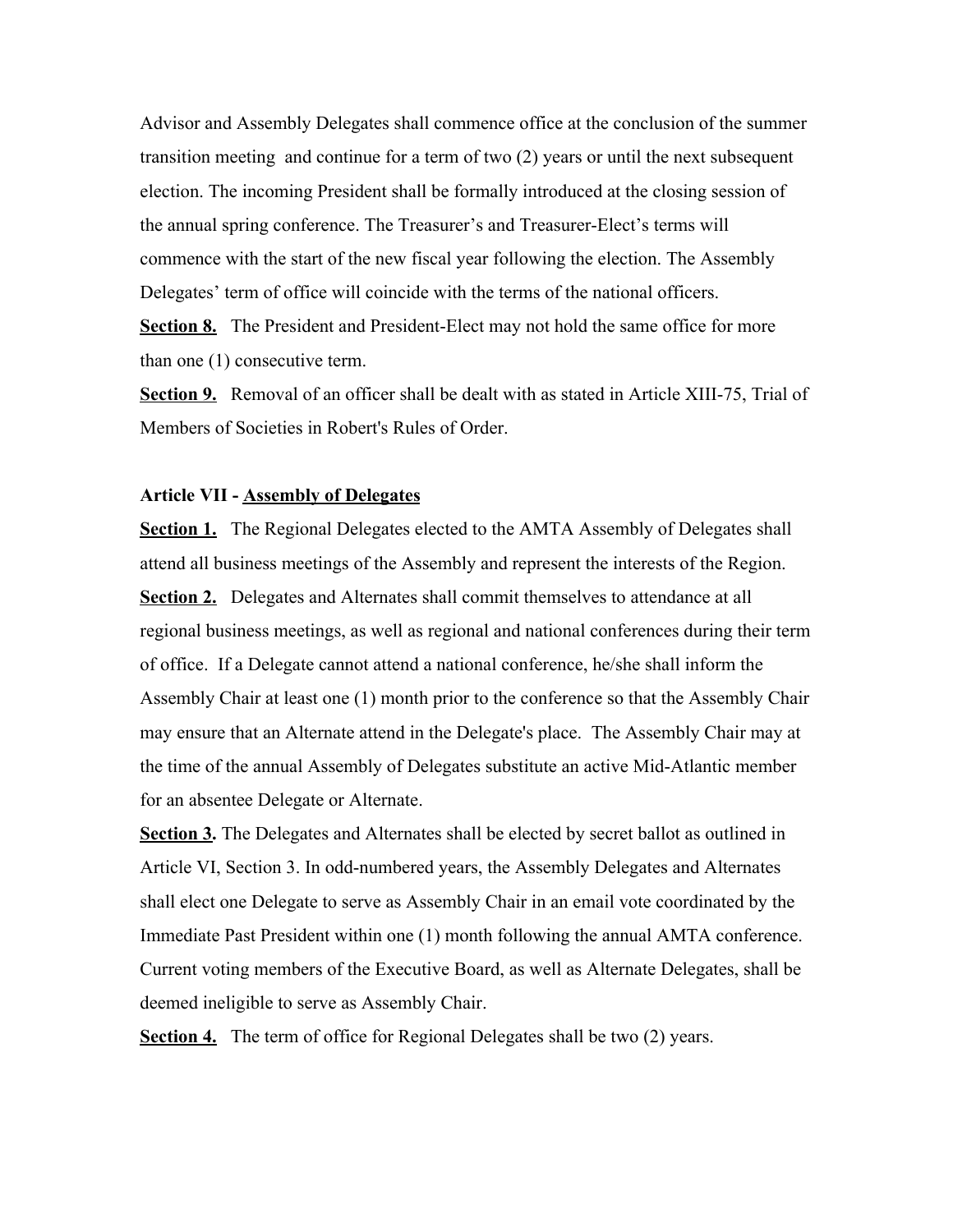#### **Article VIII - National Standing Committees and Boards**

**Section 1.** The National Standing Committees are: Academic Program Approval Committee, Association Internship Approval Committee, Clinical Practice Networking Committee, Continuing Education Committee, Diversity, Equity, and Inclusion Committee, Government Relations Committee, International Relations Committee, Interprofessional Collaborative Resources Committee, Membership Committee, Professional Advocacy Committee,Reimbursement Committee, Research Committee, Standards of Clinical Practice Committee, Technology Committee, and Workforce Development and Retention Committee.

**Section 2.** The National Boards which include regional representation are the Judicial Review Board and the Student Affairs Advisory Board.

**Section 3.** Representatives to each of these committees and national boards shall commit themselves to attendance at all national meetings, which occur during their terms, perform the functions of the committee, and submit a report to the National Services Council Chair prior to each Regional Executive Board meeting and at the regional conference.

**Section 4.** The representatives to the national standing committees and the Judicial Review Board shall be appointed for a two (2) year term by the President with the approval of the Executive Board. Representatives may be reappointed at the President's discretion.

**Section 5.** Prospective appointed committee and council members shall submit a short biography to the Executive Board for consideration before approval.

#### **Article IX - Regional Committees and Auxiliary Organizations**

**Section 1.** Members and duties of the Nominating Committee are set forth in Article VI of the Bylaws.

**Section 2.** The Finance Committee shall consist of the Treasurer, who shall serve as chair, Treasurer-Elect, President, President-Elect, Past President and at least one (1) member from the MAR. Duties of the Finance Committee shall be to make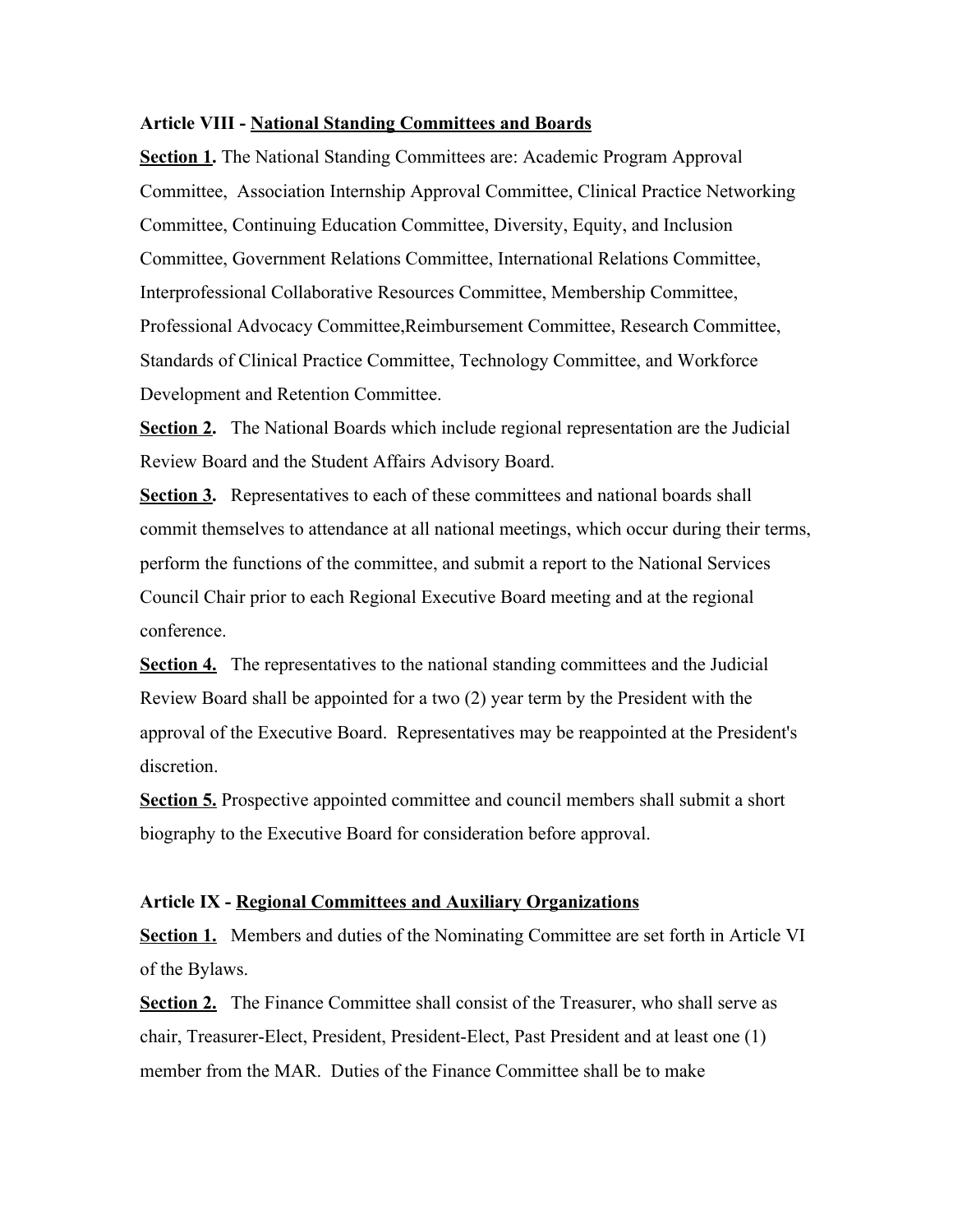recommendations to the Executive Board regarding fiduciary responsibility of the financial resources held by the region; to assist the Treasurer in the construction of the proposed annual budget; and to assist the Treasurer in developing and maintaining fiscal policy recommendations to the Executive Board.

**Section 3.** The Public Relations Committee shall consist of the Public Relations Chair, the MARAMTS Public Relations Chair, and a minimum of three (3) members of the MAR. Duties of the Public Relations Chair are specified in the Bylaws, Article III, Sec. 9. Duties of the Public Relations Committee members are to assist the Public Relations Chair in carrying out their duties.

**Section 4.** The Government Relations Committee shall consist of the Government Relations Chair, Government Relations Chair-Elect, and the Chairs of the State Task Forces within the MAR. Duties of the Government Relations Chair and Government Relations Chair-Elect are specified in the Bylaws, Article III, Sections 10 and 11. Duties of the Government Relations Committee members are to participate in AMTA national advocacy activities and assist with the implementation of the AMTA and CBMT State Recognition Operational Plan within the MAR.

**Section 5.** The Research committee shall consist of the MAR Representative to the AMTA Research Committee, who shall serve as chair, and five (5 members of the MAR with expertise in music therapy research. Members to this committee will be appointed by the President with approval from the Executive Board. Duties of the Research Committee shall be to serve as a resource for the MAR members interested in carrying out research projects; to submit research articles to the regional newsletter; to sponsor the Research Poster Session at the annual conference; and to sponsor research related activities.

**Section 6.** The Historical Preservation Committee shall consist of the Historian and Archivist, who shall serve as Co-Chairs, the Immediate Past President, a student representative, and a minimum of two (2) members of the MAR. Duties of the Historical Preservation Committee are to serve as a resource for MAR members interested in historical research; submit articles to the regional newsletter; coordinate the presentation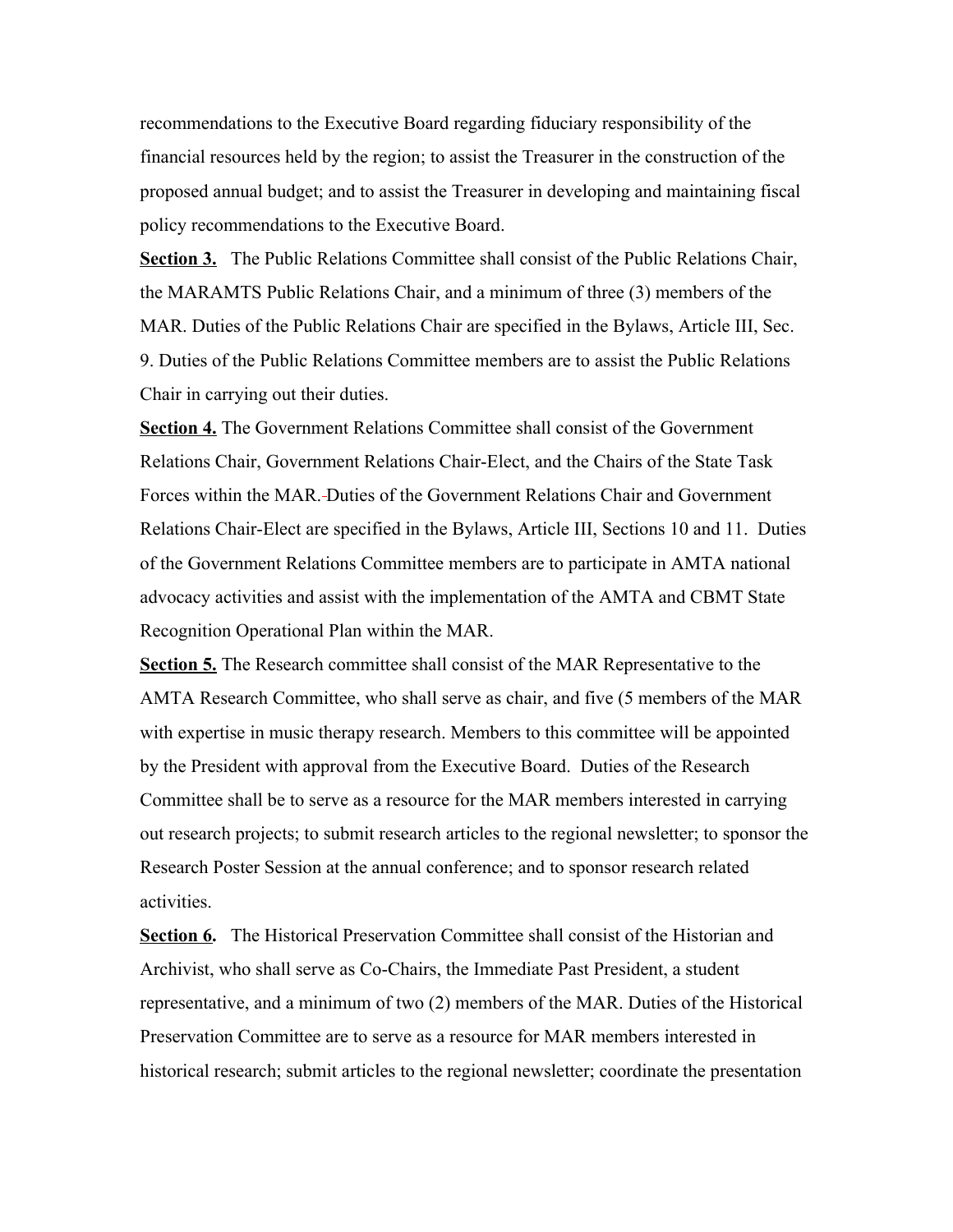of historical sessions at the annual conference; prepare and exhibit archival materials at the MAR booth and AMTA and MAR conferences; and support and assist the Archivist in obtaining and preserving items for the Regional

**Section 7.** The MAR Cultural Humility, Accessibility, Diversity, and Inclusion Committee (CHADI) shall consist of two (2) co-chairs, a minimum of one (1) student representative, and a minimum of three (3) members of the MAR. Duties of the CHADI Committee are to increase knowledge as it pertains to diversity, accessibility, and inclusion for the region; serve as a resource for the MAR on issues pertaining to cultural humility, accessibility, diversity and inclusion; and collaborate with the MAR President and Vice President for Membership to address human rights disasters that negatively impact members of our region. One of the co-chairs of the CHADI Committee will represent the MAR on the AMTA Disaster Relief Committee and the AMTA Diversity, Equity and Inclusion Committee.

**Section 8.** The establishment of auxiliary organizations is authorized by the Executive Board. Each of these organizations adopts the purposes and goals of the MAR, agrees to conform to the Bylaws of the MAR, and submits a copy of its constitution and/or bylaws to the Executive Board for formal approval. The relationship of such organizations to the MAR may be defined from time to time by the Executive Board.

**Section 9.** The Mid-Atlantic Region Association for Music Therapy Students (MARAMTS) is the official student organization of the MAR and will conform to the requirements for auxiliary organizations as specified in the Bylaws.

#### **Article X - Special Interest Groups and State Associations**

**Section 1.** Members of the Mid-Atlantic Region may petition the Executive Board for recognition as a Special Interest Group for reasons of professional development in specialized areas of clinical practice. Members desiring to form a Special Interest Group (SIG) must present a request in writing from five (5) members stating the specialty area involved, the need for the SIG, and the educational and professional goals for the SIG. SIGs may request special programming for the annual conference and/or offer workshops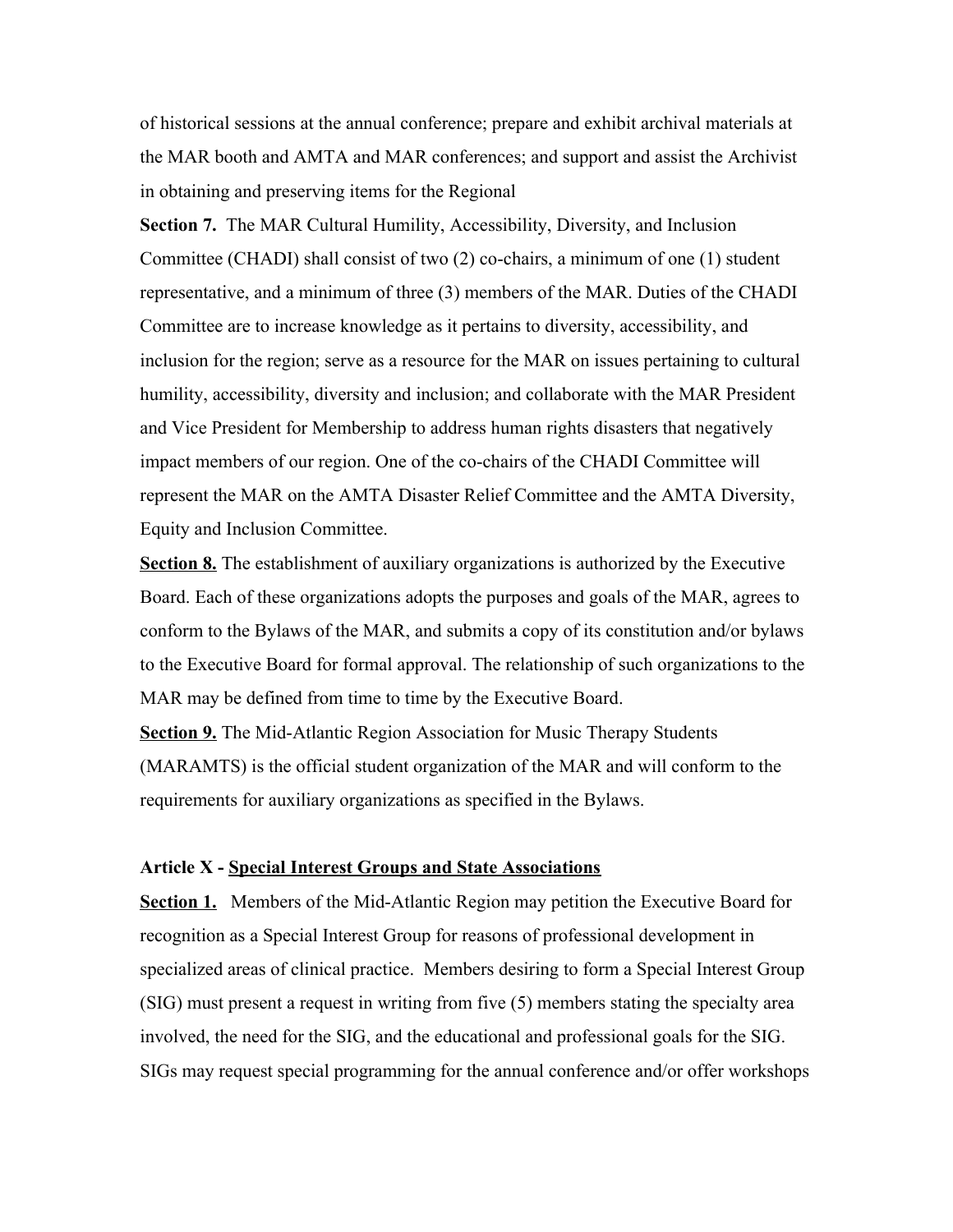and symposia in their field of specialization with the approval of the Executive Board. **Section 2.** Members desiring to form a State Association of the MAR must present a request in writing, a copy of their Constitution and Bylaws and a current roster to the MAR President. These documents must be re-submitted when changes are made. **Section 3.** SIGs and State Associations may request special programming or meetings for the annual conference and/or offer workshops and symposia in their field of specialization with the approval of the Executive Board. Recognition is contingent upon an affirmative majority vote of the Executive Board.

## **Article XI - MAR Advocacy Award**

An annual award may be presented to one or more individuals who are not music therapists who have made an outstanding contribution to either the Mid-Atlantic Region or the field of music therapy.

### **Article XII - Annual Regional Conference**

The annual conference of the Region will be not less than two (2) days in length.

#### **Article XIII - Rules of Order**

Robert's Rules of Order, Revised, most recent, shall govern this organization in all cases to which they are applicable and in which they are not inconsistent with these Bylaws

> Revisions Adopted 3/9/2019 Revisions Adopted 4/13/2018 Revisions Adopted 3/17/2017 Revisions Adopted 3/18/2016 Revisions Adopted 3/21/2015 Revisions Adopted 4/11/2014 Revisions Adopted 4/12/2013 Revisions Adopted 3/23/2012 Revisions Adopted 4/1/2011